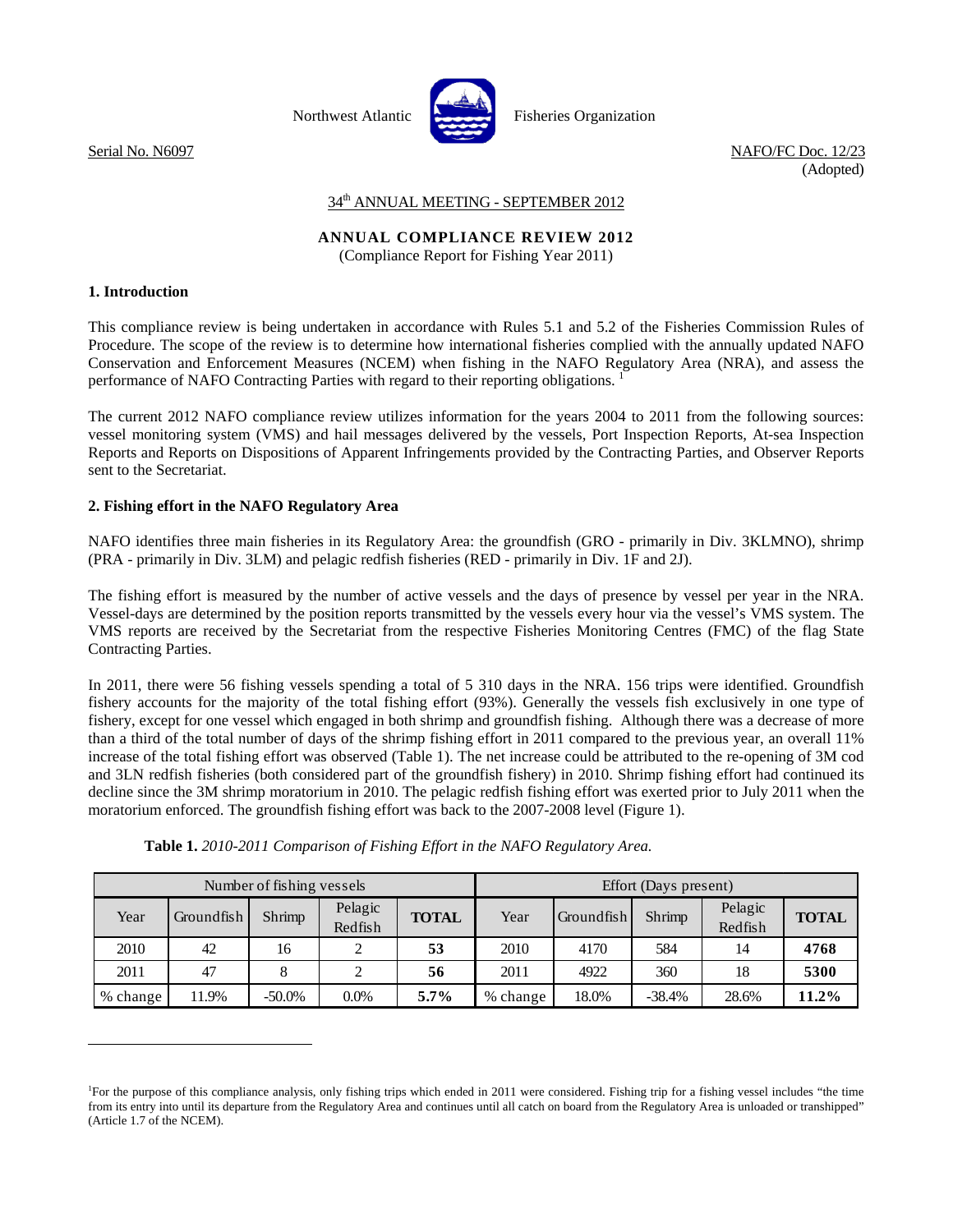For the period 2004-2011, the overall fishing activities in the NRA show a declining trend, from 134 active vessels in 2004 to 56 in 2011, representing a 58 % decrease (Figure 1).

The decline is even more pronounced in terms of overall fishing days, with a 71% decrease for the same period, from f from 123 days in 2004 to 95 days in 2011. 16,480 days in 2004 to 5310 days in 2011. The average number of days each vessel operates in the NRA declined as well,

Figure 1 illustrates the changes described above for each of the major fisheries. The general decline since 2004 is observed for the three fisheries, with the pelagic redfish fishery being close to disappearance in 2009. Relative stabilisation is noted total fishing effort, shrimp for around 7 %, and the pelagic redfish fishery represents less than 1 percent. since 2009. NAFO fisheries remain dominated by the groundfish category. In 2011, groundfish accounts for 93% of the



**Figure 1.** The trend of fishing effort in the NAFO Regulatory Area in the period 2004-2011.

## **3 3. Compliance e by Fishing V Vessels**

Through the at-sea and port inspections, NAFO monitors, controls and conduct surveillance of the fisheries in the NRA exposing infringements of the NAFO regulations and collecting evidence for the following prosecution within the legal system of each NAFO flag State Contracting Party.

## **Position reporting – Vessel Monitoring System (VMS)**

Vessels in the NRA are required to transmit position reports at one hour intervals. In addition, the course and speed information must be included in the position reports. Examination of the position reports revealed that vessels were compliant to this requirement. The position reports were received by the Secretariat (through the FMCs) in practically realtime. When technical difficulties were encountered by the vessels in complying with the position reporting requirements, the position reports were transmitted electronically by other means (by email) and promptly entered into the VMS database by the Secretariat. Generally, the technical issues were resolved at most within a few days through the coordination and communication between the Secretariat and the FMCs. The timeliness of submission of position reports was not an issue t technology. since VMS reports were being received by the Secretariat and CPs with inspection presence in real-time through satellite

# Activity and catch reporting– Vessel Transmitted Information (VTI)

Vessels in the NRA are required to report during their fishing trips detailing their activities (e.g. transshipments) and catches. Activity and Catch reports are transmitted through the same technology and communication channel as the transmission of VMS (positions) reports.

Catch quantities on board upon entry to and exit from the NRA must be reported (COE and COX). While fishing in the NRA, fishing vessels are required to transmit daily catch notifications (CAT) detailing catch quantities by species and d division.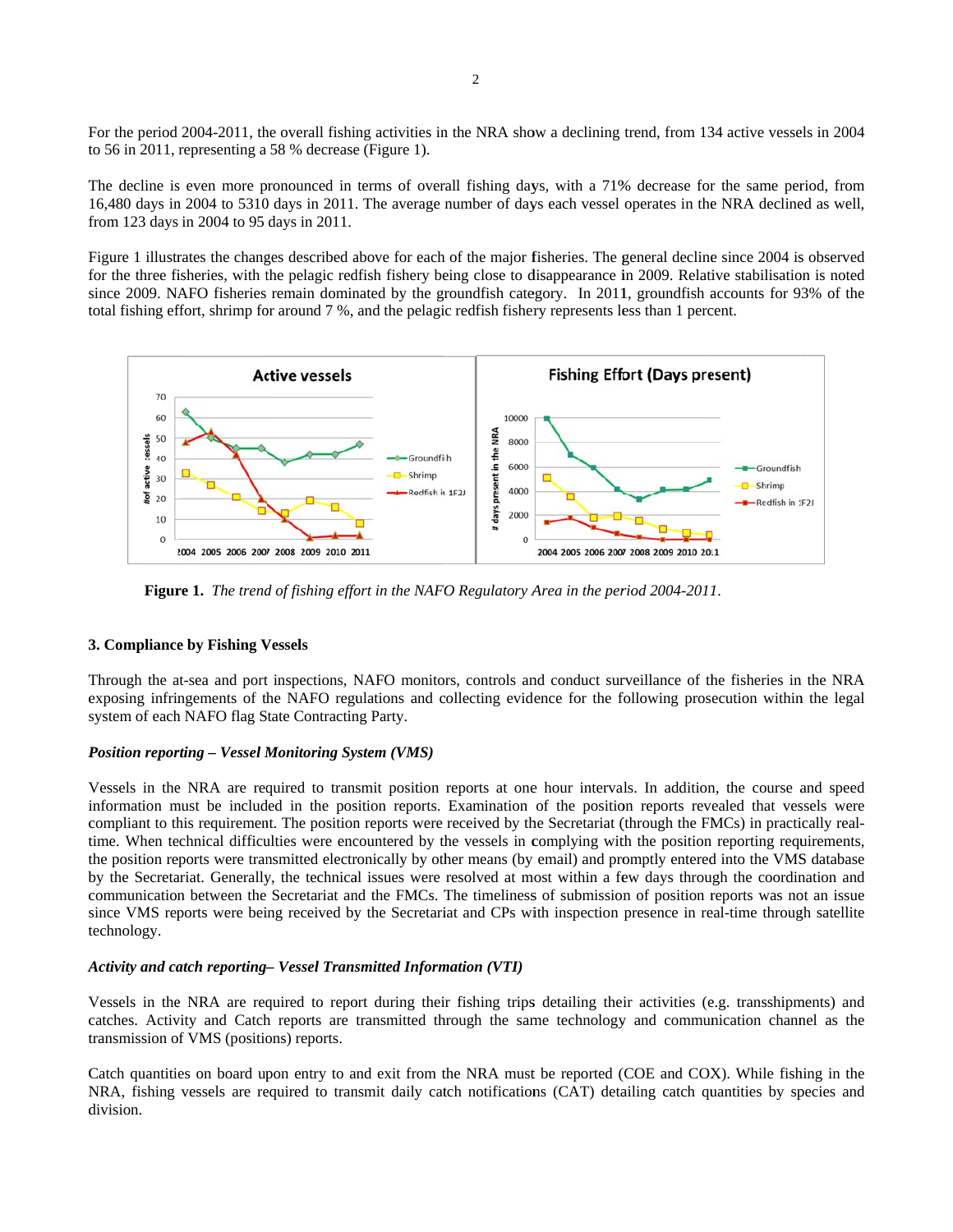COE and COX reports should account for each fishing trip. Ideally, a 100% coverage would mean that all expected COEs are paired up with all expected COXs, i.e. a full compliance to the requirement. In 2011, 99% coverage was observed as only one vessel was not able to transmit a COX message.

In 2011, the transmission of the CAT became a daily requirement. During the first month of implementation, not all vessels could comply with the daily reporting requirement. At that time, the Secretariat and the Fisheries Monitoring Centres (FMC) were coordinating in resolving technical issues with regards to the new daily reporting requirement. By the end of January 2011, all fishing vessels in the NRA were able to transmit the daily CAT reports. Another reason for the less-than of 2010 during which time the daily requirement was not yet in force. The CAT reports have proven to be useful in monitoring quota uptakes of the Contracting Parties. 100% compliance in the months of January and February is that for some vessels their fishing trips started in the latter part

### *A At-sea inspect tions*

The NAFO Joint Inspection and Surveillance Scheme is implemented to ensure compliance of fishing vessels fishing in the NRA. Inspectors are appointed by Contracting Parties and assigned to fishery patrol vessels tasked to carry out NAFO inspection duties.

The total number of at-sea inspections dropped from 214 in 2010 to 200 in 2011. With the increase of total fishing effort, inspection rate (number of inspections/fishing effort) decreased from 4.5% in 2010 to 3.8 in 2011%. There were no at-sea inspections of pelagic redfish trips since 2009. Eight apparent infringements (AI) were detected by the at-sea inspectors and the AI citations were issued to seven vessels (see below for details).

Although there is no target for at-sea inspection rates, the overall inspection rate has remained stable since 2006, hovering at 4 4.5% (Figure 2 2).

This evolution of inspection rates indicates that at-sea inspections were carried out in proportion to the fishing effort for each of the fishing category, suggesting equal treatment and equitable distribution of inspections (Figure 2).



**Figure 2.** *Number of At-Sea Inspections and Inspection rates (number of at-sea inspection/vessel-days) in the NAFO Regulatory Area by fishery type.* 

#### *Port inspections*

Prior to 2009, port State Contracting Parties were required to conduct port inspections on all vessels landing or transhipping fish species from the NRA, i.e. 100% coverage. Since the adoption of the Port State Control measures in 2009, the 100% coverage has been maintained for vessels landing NAFO species under recovery plans, in particular Greenland halibut. When landing catch species not under recovery plans, port inspections are not required if the vessel flag State Contracting Party and the port State Contracting Party are the same; if the flag State and the port State are different, the latter is required to conduct port inspections only 15 % of the time.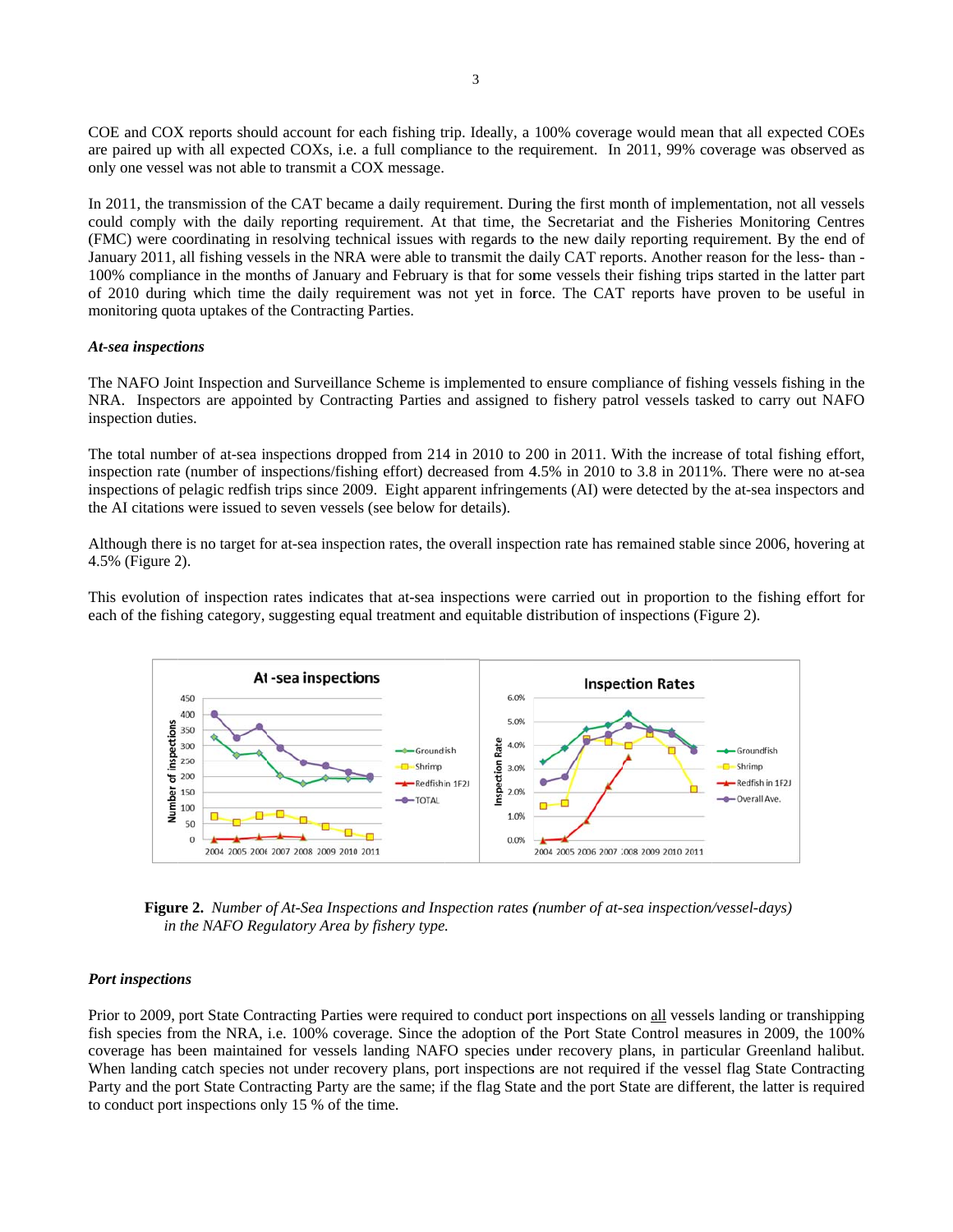Traditionally, port inspections also serve to confirm AIs that were detected by at-sea inspections. In some occasions port inspectors issue citations of AIs to vessels, which were not detected by the at-sea inspectors. The citations were mostly AIs involving misreporting of catches. In 2011, 95 port inspection reports were received by the Secretariat, 90 of which were associated with Greenland halibut landings. As in 2010, no AI was issued by port State authorities in 2011.

### *Citation rates*

The annual citation rate (the number of citations issued in relation to the number of inspections conducted) for at-sea inspections ranges between 2.0 in 2008 and 6.1 in 2005. In 2011, the citation rate for at-sea inspections was 4.0, with a relative increase from the previous year. In contrast, the citation rate for port inspections ranges between 15.2 in 2007 and zero in 2010 and 2011 (Figure 3).



**Figure 3.** Percentage of inspections that resulted in a citation at sea and in port

#### *Closed areas and Exploratory Fisheries*

one coral protection zone and six seamounts. To control the presence of vessels in such areas, NAFO has adopted VMS position reporting at one hour intervals. The conservation and enforcement measures concerning the protection of the VMEs a are stipulated i in Chapter II o f the NCEM. Since 2007, in total 18 areas in NAFO have been closed to bottom fishing including 11 significant coral and sponge areas,

An examination of the VMS position reports revealed that all the closed areas were respected. Fishing activities were generally confined within the footprint, except for one vessel which fished in Division 6G (in the environs of the closed Corner Seamounts) for nine days. It is not known whether the fishing gear used interacted with the sea bottom, in which case the fishing activity would be covered by the provisions on exploratory fishing in Chapter II of the NCEM.

### *Catch reporting on sharks*

Fishing for the purpose of collecting shark fins is prohibited under Article 17 of the 2011 NCEM. Sharks species taken in NAFO fisheries are not associated with shark fining practices, and there has never been an incident of shark fining observed i in the NRA.

It has been noted that there has been a lack of species-specific reporting of shark catches in the NRA. In this regard, it became a requirement in 2012 to report, the extent possible, all shark catches at the species level (Article 25.3 of 2012 N NCEM).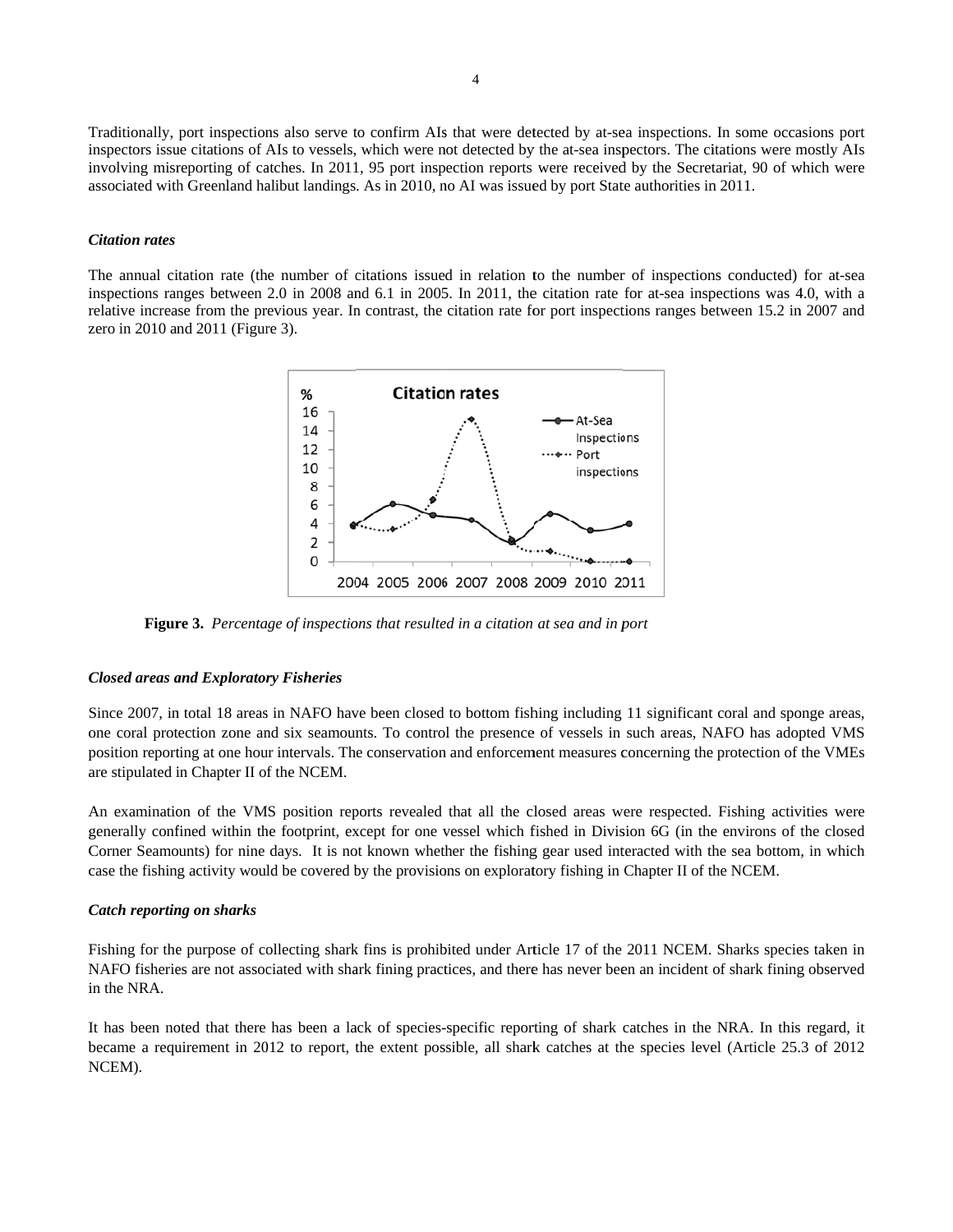#### *A Apparent infri ingements*

Each citation issued by NAFO inspectors can list one or more apparent infringements (AI). Article 37 of the 2011 NCEM listed ten AI's considered serious. The list was expanded to 14 in 2012 (Article 35 of the 2012 NCEM). In 2011, eight AI's were detected, all of which by at-sea inspectors, in different fishing trips. Seven distinct vessels were involved. The nature of the AIs ranges from bycatch requirements (considered serious) to stowage and capacity plans (considered non-serious). Table 2 shows the details of the AIs issued to fishing vessels in 2011.

| AH       | Vessel<br>Code | Inspection<br>Date | SA or Port<br>Location | <b>Directed</b><br>Species<br>(according to<br>COE) | Apparent Infringement        | citation? | Serious Article (2011<br>NCEM) | Descriptive (from AI Statement Report)                                                                                                                                                                | Disposition/Followup action in<br>compliance with Art. 42 of<br><b>2011 NCEM</b> | <b>STATUS</b><br>as of May<br>2012, as<br>reported by<br><b>CP</b> |
|----------|----------------|--------------------|------------------------|-----------------------------------------------------|------------------------------|-----------|--------------------------------|-------------------------------------------------------------------------------------------------------------------------------------------------------------------------------------------------------|----------------------------------------------------------------------------------|--------------------------------------------------------------------|
|          | 53             | 07-Mar-11          | 30                     | <b>COD RED</b><br><b>GHL</b>                        | <b>By-catch requirements</b> | Yes       | Art. 12.3.a                    | Conducting a directed fishery for<br>which by-catch limits apply.                                                                                                                                     | <b>Strong written warnings</b>                                                   | <b>Closed</b>                                                      |
| 2        | 43             | 24-Apr-11          | 3L                     | <b>GHL RED</b>                                      | Stowage plans                | No        | Art. 24.6                      | Failing to maintain an up to date accurate<br>stowage plan.                                                                                                                                           | The AI was not confirmed<br>during port insepction in Vigo                       | Closed                                                             |
| 3        | 32             | 01-May-11          | 3M                     | COD                                                 | Stowage plans                | No        | Art. 24.6                      | Failing to keep a stowage plan                                                                                                                                                                        | Strong verbal rebrief                                                            | Closed                                                             |
| $\Delta$ | 53             | 21-May-11          | 3N                     | <b>RED GHL</b>                                      | <b>Product Labelling</b>     | No        | Art. 23                        | Failing to clearly mark prodcut as having<br>being caught in the Regulatory Area.                                                                                                                     | Strong written warnings                                                          | <b>Closed</b>                                                      |
| 5        | 30             | 28-Jun-11          | 3N                     | <b>GHL RED</b><br><b>SKA</b>                        | <b>Stowage Plans</b>         | No        | Art. 24.6                      | Failing to keep a stowage plan that<br>shows the location of different species in<br>the hold.                                                                                                        | Captain fined 40 Euros                                                           | Closed                                                             |
| 6        | 51             | 02-Jul-11          | 3N                     | <b>GHL RED</b>                                      | <b>Stowage Plans</b>         | No        | Art. 24.6                      | Failing to keep a stowage plan that<br>shows the accurate location and quantity<br>of GHL in the hold.                                                                                                | Pending                                                                          | Pending                                                            |
|          | 13             | 02-Aug-11          | 3O                     | COD RED<br>GHL                                      | Mesh Size <sup>a</sup>       | No        | Art. 13.1                      | Using a trawl to fish groundfish with a<br>mesh size less than 130 mm. Normally<br>considered serious, but taking into<br>account the location of the undersized<br>mesh a serious AI was not issued. | Could not be confirmed during<br>port inspection at Vigo in July<br>2011         | Closed                                                             |
| 8        | 11             | 24-Oct-11          | 3M                     | PRA                                                 | <b>Capacity Plans</b>        | No        | Art. 21.3                      | Failure to provide an up-to-date capacity<br>plan.                                                                                                                                                    | Pending                                                                          | Pendina                                                            |

**Table 2.** Details of Apparent Infringements (AI) detected in 2011.

panel with undersized mesh. <sup>a</sup> Mesh size violations are normally considered serious but in this case the inspectors considered it non-serious due to the location in the gear of the netting

Figure 4 shows the evolution of the total number of AIs that have been issued at-sea and in port for each year since 2004. In 2011, eight AIs were detected, only one of which is considered serious. In comparison with 2010, there were seven AIs four of which were considered serious. No AI was detected by port authorities in 2010 and 2011. Figure 5 shows the composite list of different AIs and the frequency of cases between 2004 and 2011.



**Figure 4.** Number of Apparent Infringements detected by NAFO at-sea and port inspectors for 2004-2011.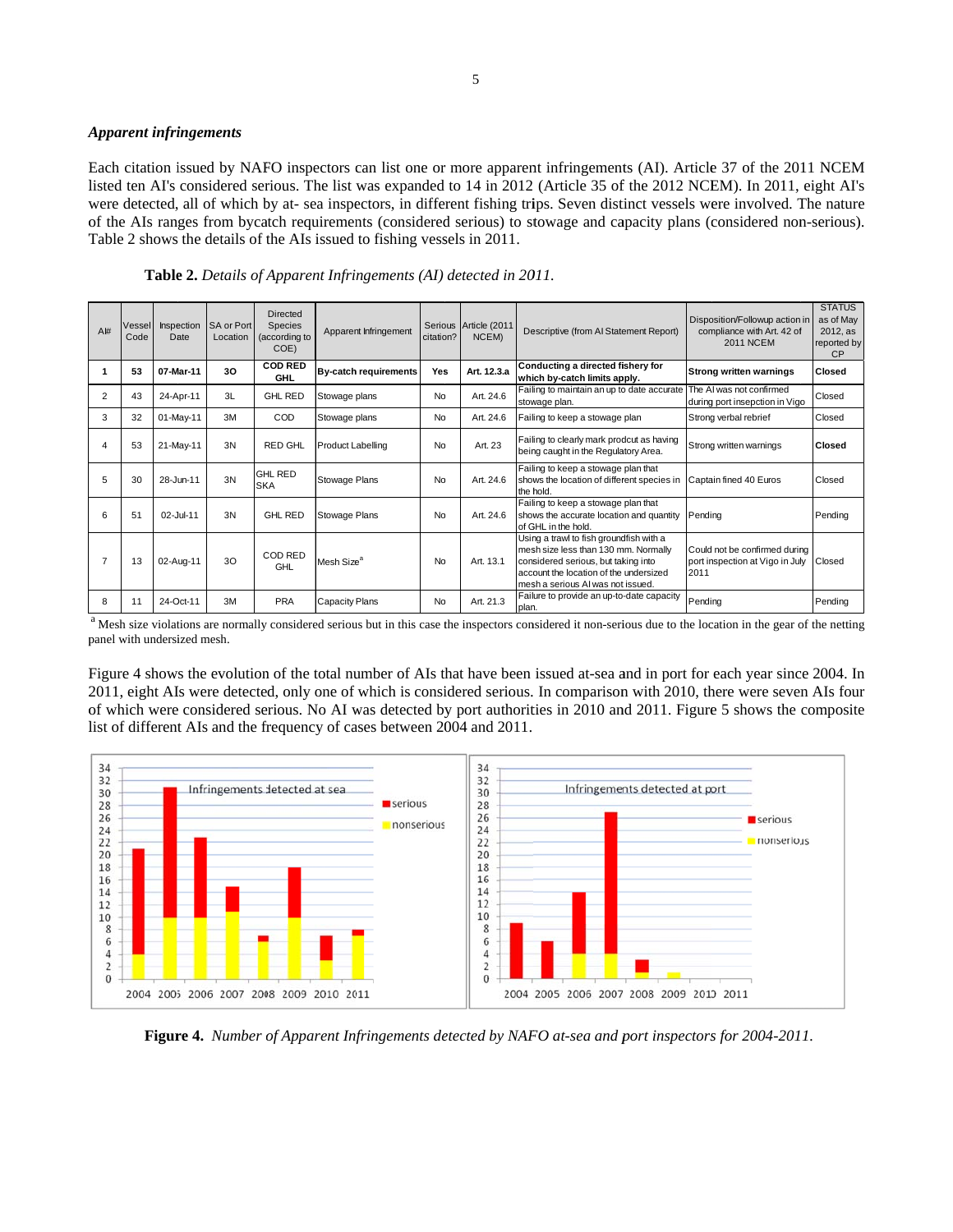

**Figure 5.** Apparent infringements detected by NAFO at-sea and port inspectors in 2004 -2011. The first four types of AI *are considered non-serious and the remaining 10 are usually considered serious infringements.* 

# **4 4. Reporting o obligations by y NAFO Contr racting Partie s and Observe ers**

The NCEM obliges vessels and Contracting Parties to provide reports on their activity within a determined time frame. The completeness and regular delivery of those reports in time are of key importance to evaluating overall compliance. In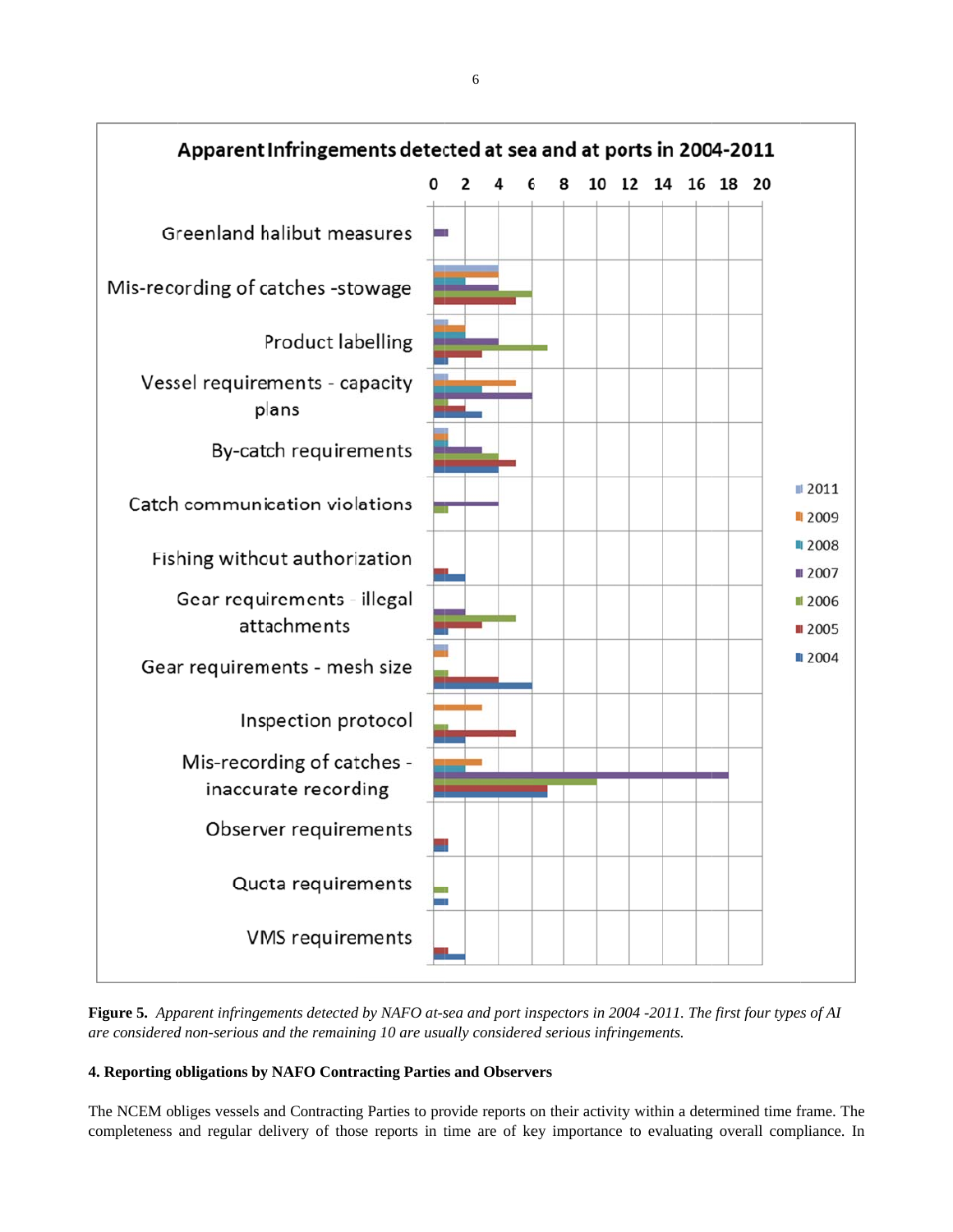evaluating the completeness, reports were examined to determine which fishing trips were covered by the reports. The percentage coverage is computed as a ratio of fishing days accounted for by the reports and total fishing days effort in the NRA. Less than 100% coverage suggests that there were missing reports that should have been received by the Secretariat.

### *Port inspection reports*

When vessels land their catches, the port inspectors report on the quantity of catches as well as the fishing trip details. However, the port inspection is not mandatory for all landings from NAFO fisheries: compulsory port inspections are required for any vessel landing species subject to a NAFO recovery plan, and for 15 % of landings by vessels of another Contracting Party, on an annual basis, in accordance with the Port State Measures adopted in 2009.

To evaluate the compliance of port State authorities in conducting inspections, only trips which landed Greenland halibut were examined. 90 of 125 identified fishing trips landed Greenland halibut. Of the 90 trips (4633 days-effort), 86 trips ( (4442 days-eff fort) had corre sponding port inspection rep ports --- 96% c overage in term ms of the fishi ing-day effort, above the coverage range in 2004-2010 (which was between 79% in 2005 and 91% in 2008) (see Figure 5).

The new Port State measures did not affect the actual percentage coverage of port inspections because of the importance of landings of groundfish species subject to recovery plan (e.g. Greenland halibut).

#### *Observer reports*

Under the traditional scheme, vessels are required to have an independent compliance observer on board at all times in every fishing trip (Article 27.A of the 2012 NCEM). Since 2007, Contracting Parties (CPs) have the option of the electronic reporting scheme. Under this "electronic" scheme, CPs may allow their vessels to have observers onboard only 25% of the time the vessels are on a fishing trip (Article 27.B of the 2012 NCEM). CPs must give prior notification to the Secretariat which vessels participate in the electronic scheme.

Observers in the "traditional" scheme" are committed to deliver within 30 days after their assignment period their observer report, which contains information on date of fishing trip as well as catch and effort. Observers under the "electronic reports (CAX) every trip. The CAX and OBR reports are transmitted through the same technology and communication channels as the VMS. scheme" are required to report daily the catches and discards (OBR) while the fishing master transmits the daily catch

As in the port inspection reports, percentage coverage was computed as the ratio of the fishing days accounted for by the observers and the total fishing days in the NRA. In 2011, the percentage coverage was 62%, i.e. only 3 310 days out of 5300 were covered by observer reports and CAX/OBR reports. It is the lowest percentage coverage since the 2004 when such percentage coverage was first estimated (Figure 6).



**Figure 6.** Percentage coverage of fishing effort by VTI (COE-COX Pairs), Port Inspection and Observer Reports as a measure of compliance to report submission requirements.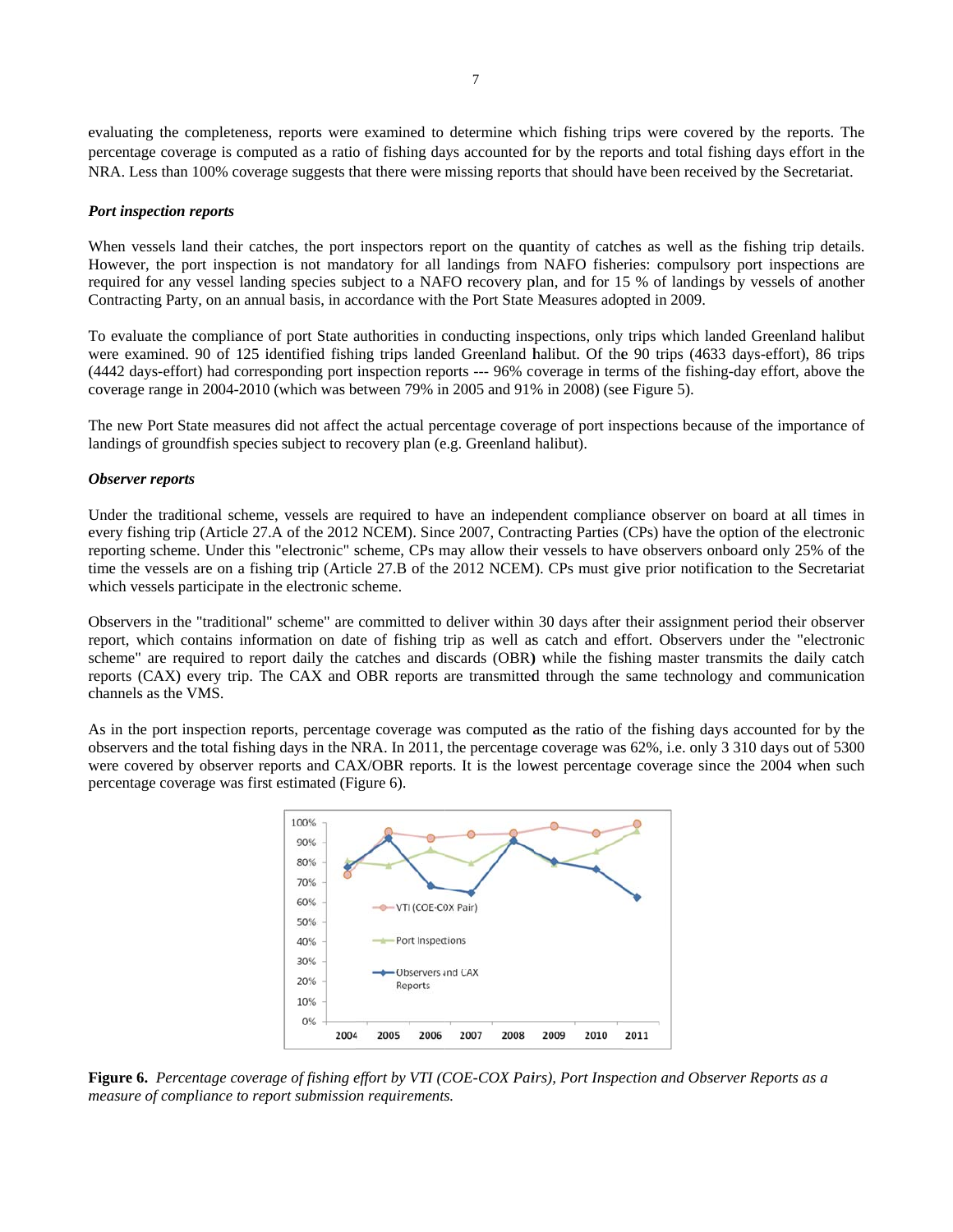Observer reports may be crosschecked with port inspection reports, for relevant fishing trips, for a comparative analysis of catches. According to Article 27.A, the observers shall record, among others, the catch and effort data for each haul. The b basis. Secretariat has noted that not all observers' reports contain the required information on catch and effort on a haul by haul

# *Timeliness of submission of f reports*

The timeliness of reports submitted to the NAFO Secretariat is an important issue: VMS messages are required to be provided every hour; hail messages at each entry and exit from the NRA as well catch reports on a daily basis (VTI); o observers and at-sea inspecti on reports are required to be submitted with hin 30 days an d port inspecti on reports (PS C3 forms) more than 30 days after the date of port inspection were considered late. VMS and VTI messages were not included in the timeliness analysis as they are received practically in real time through satellite technology. should be sent to the Executive Secretary "without delay." For the purpose of timeliness analysis, PSC 3 forms received

Figure 7 shows the timeliness of submission of at sea inspection, observer and port inspection reports. In 2011, there was no improvement in the overall timeliness of the submission of the reports. Less than half of the number of observer reports was received on time (35%). Timeliness in the submission of at-sea and port inspection reports was 48% and 44%, respectively.

At-sea and port inspection reports containing citations of infringements were always transmitted to the Secretariat without d delay.



Figure 7. Timeliness of submission of reports

## **5.** Follow-up to infringements

Contracting Parties are obligated to follow-up with further investigations and legal prosecution when NAFO inspectors issue a citation against a Contracting Party vessel (Article 36). In 2011, eight AI were detected, six of which are already resolved and two are pending. Details of the AIs and the follow-up actions are presented in Table 2.

resolved and two are pending. Details of the AIs and the follow-up actions are presented in Table 2.<br>The status of each AI case must be reported to the Secretariat annually until the case is resolved (Article 37), since th procedure can take longer than one year due to of the legal procedures in force in each Contracting Party. There has been an improvement in the last two years (2010 and 2011) in the CP's compliance to Article 37 as follow-up actions to all AI were reported to the Secretariat. During this current compliance review period, two pending cases first reported in 2008 and three pending cases first reported in 2009 are now considered closed as fines and sanctions to the offending vessel have been applied. Table 3 presents the summary of the status of AI cases and their resolution for past five years.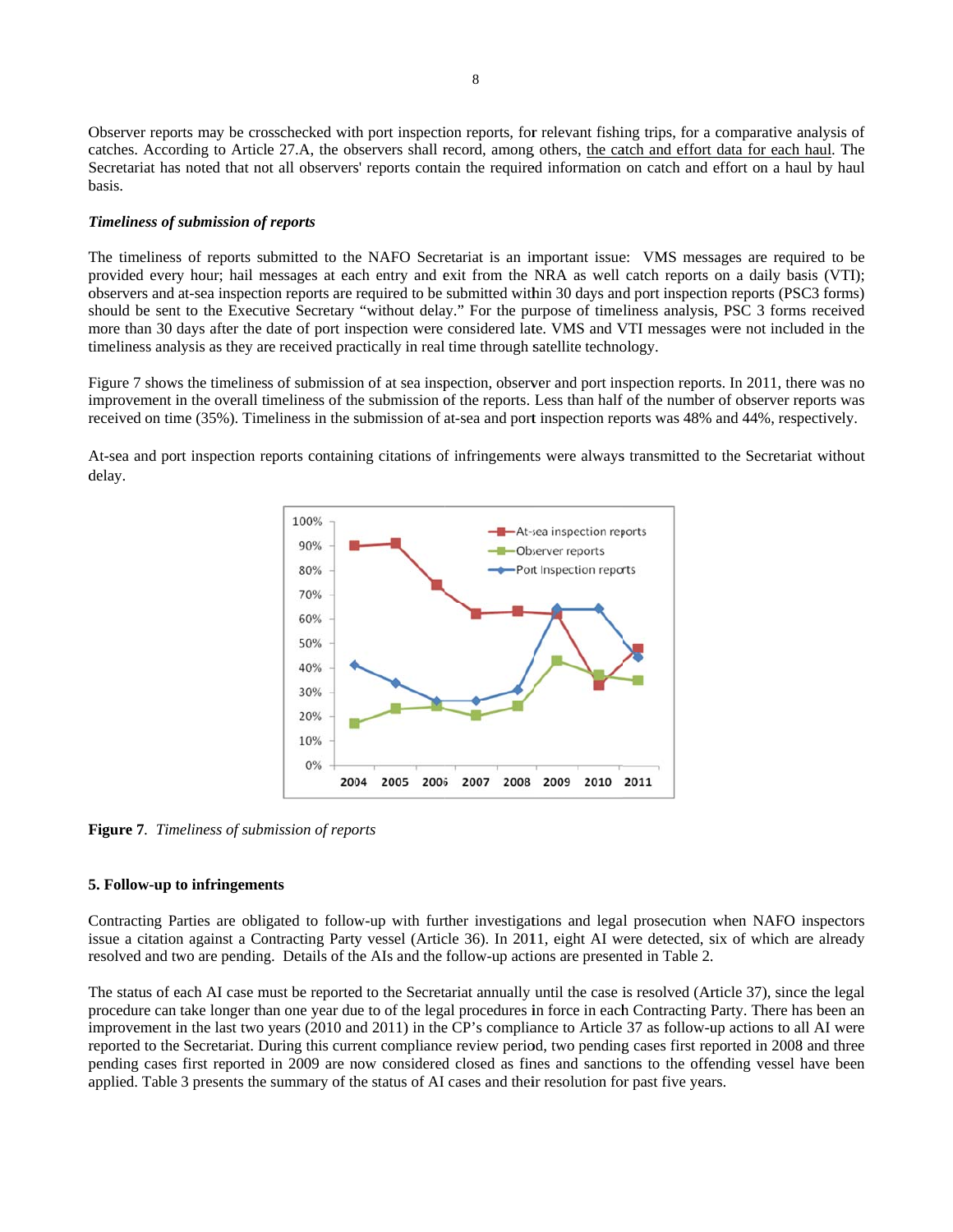**Table 3** *Legal resolution of citations against vessels fishing in the NAFO Regulatory Area by year in which the citations were issued (as of August 2012). A citation is an inspection report (from at-sea or port inspectors) that lists one or more infringements. Inspections carried out for confirming a previous citation are not included.*

| Number of    |                                                |               | <b>Resolved cases</b> |                         | No follow-                           |
|--------------|------------------------------------------------|---------------|-----------------------|-------------------------|--------------------------------------|
| Year         | <b>Reports</b><br>with AI<br><b>Citation/s</b> | <b>Number</b> | $\frac{0}{0}$         | <b>Pending</b><br>cases | <b>up</b><br>information<br>from CPs |
| 2007         | 32                                             | 25            | 78%                   |                         |                                      |
| 2008         | 8                                              | 5             | 63%                   | 3                       |                                      |
| 2009         | 13                                             | 6             | 46%                   | 4                       |                                      |
| 2010         | 7                                              | 3             | 43%                   | 4                       |                                      |
| 2011         | 8                                              | 6             | 75%                   | $\overline{2}$          |                                      |
| <b>Total</b> | 68                                             | 45            | 66%                   | 15                      | 8                                    |

# **6. Observed Trends**

- After a steady year on year decline since 2004, total fishing effort appears to have stabilized at circa 5000 days present in the NRA each year. In parallel the steady decline in vessel numbers active in the NRA appears to have leveled out at circa 50 vessels per annum.
- A gradual decline in fishing effort in the shrimp fishery has been observed from 889 in 2009, 584 in 2010 and 360 2011. The number of vessels active in the shrimp fishery has declined from 20 in 2009, 16 in 2010 and 8 in 2011.
- Although effort in the shrimp fishery has declined, overall effort in the NRA has been stabile indicating that effort has been diverted from the shrimp fishery to the groundfish fishery.
- The number of at sea inspections has reduced from 401 in 2004 to 200 in 2011 but the inspection rate has actually increased from 2.4% in 2004 to 3.8% in 2011 (dropping slightly from 4.5% in 2010).
- Port inspection coverage of landings remains high owing to the high number of landings of species subjected to a recovery plan, particularly groundfish.
- A few minor problems were experienced at the introduction of the CAT messages during the beginning of 2011, however the reporting rate quickly improved with all vessels transmitting CAT reports by the end of January.
- The at-sea citation rate has remained stable averaging circa 4% since 2004.
- A higher proportion of citations over the last 2 years has been attributed to labeling and stowage infringements.
- Timeliness and submission of inspection and observer reports remain an area requiring improvement.

## **7. Recommendations**

At the next intercessional STACTIC will explore the utility of expanding the report to include geospatial information and reporting on the joint inspection scheme.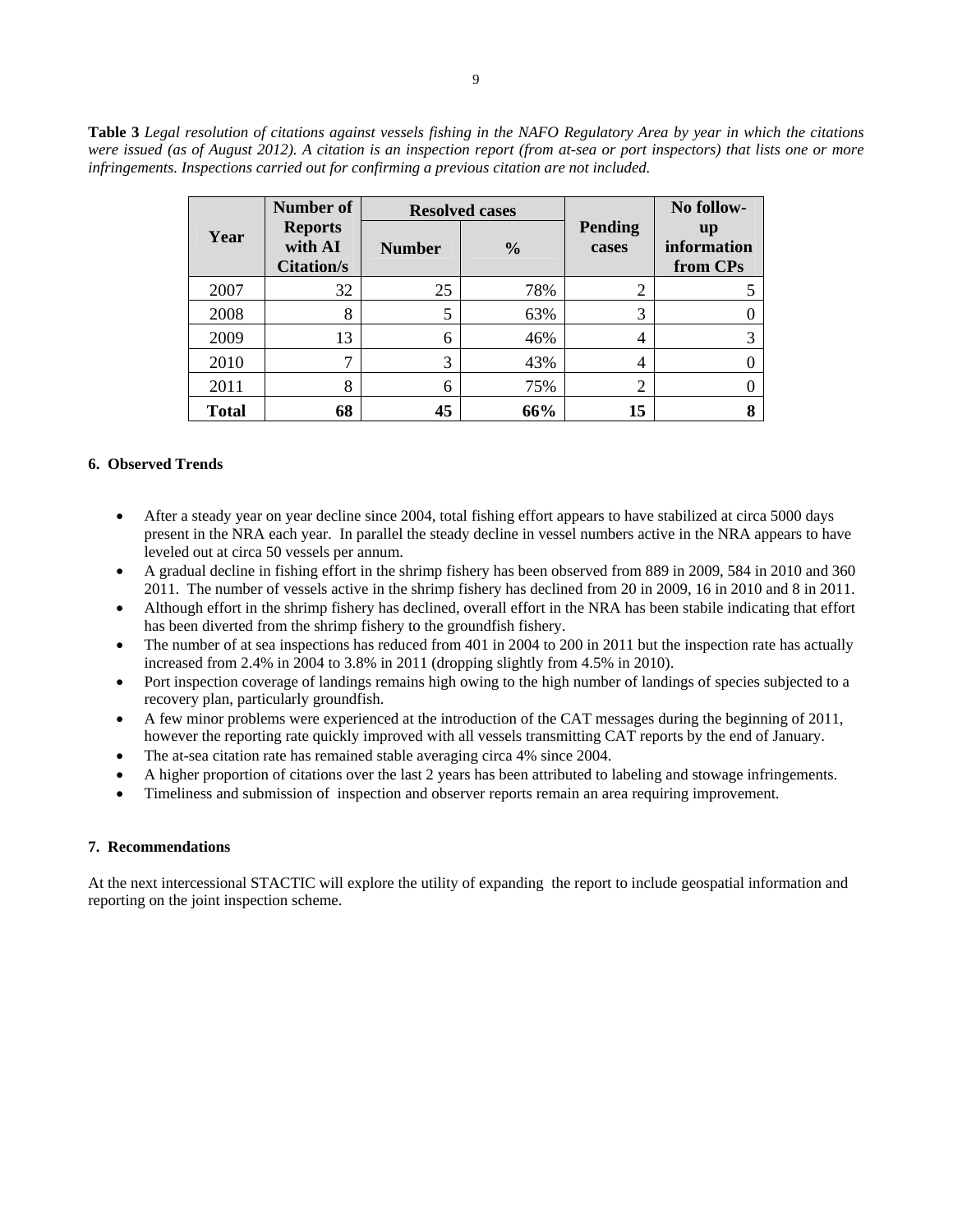### **7. Annexes: The "Report tables**

**Table 1. Submission of Fishing Reports\***

| Year | Days at the<br>Regulatory<br>Area<br>(Effort) | Number of Days<br>accounted by<br>COE-COX pairs | Percentage<br>of Effort<br>accounted by<br>COE-COX<br>pairs | Number of<br>Days<br>accounted by<br>Port<br>Inspection<br>and TRA<br>reports | Percentage<br>of Effort<br>accounted by<br>Port<br>Inspection<br>and TRA<br>reports | Number of<br>Days<br>accounted by<br>Observer<br>and CAX<br>reports | Percentage<br>of Effort<br>accounted by<br><b>Observer</b><br>and CAX<br>reports |
|------|-----------------------------------------------|-------------------------------------------------|-------------------------------------------------------------|-------------------------------------------------------------------------------|-------------------------------------------------------------------------------------|---------------------------------------------------------------------|----------------------------------------------------------------------------------|
| 2004 | 16480                                         | 12156                                           | 74%                                                         | 13327                                                                         | 81%                                                                                 | 12779                                                               | 78%                                                                              |
| 2005 | 12290                                         | 11706                                           | 95%                                                         | 9679                                                                          | 79%                                                                                 | 11326                                                               | 92%                                                                              |
| 2006 | 8663                                          | 7991                                            | 92%                                                         | 7488                                                                          | 86%                                                                                 | 5921                                                                | 68%                                                                              |
| 2007 | 6598                                          | 6210                                            | 94%                                                         | 5269                                                                          | 80%                                                                                 | 4276                                                                | 65%                                                                              |
| 2008 | 5054                                          | 4785                                            | 95%                                                         | 4613                                                                          | 91%                                                                                 | 4596                                                                | 91%                                                                              |
| 2009 | 5016                                          | 4920                                            | 98%                                                         | 3981                                                                          | 79%                                                                                 | 4047                                                                | 81%                                                                              |
| 2010 | 4768                                          | 4510                                            | 95%                                                         | 4084                                                                          | 86%                                                                                 | 3665                                                                | 77%                                                                              |
| 2011 | 5300                                          | 5254                                            | 99%                                                         | 4442                                                                          | 96%                                                                                 | 3310                                                                | 62%                                                                              |

\*COE = Catch on entry,  $COX =$  Catch on exit, TRA = transhipment,  $CAX =$  Daily catch report

## **Table 2. Timely submission of Port Inspection Reports**

| Year                                                  | 2004 | 2005 | 2006 | 2007     | 2008 | 2009 | 2010 | 2011 |
|-------------------------------------------------------|------|------|------|----------|------|------|------|------|
| Total Number of Port Inspection Reports received      | 228  | $-$  | 151  | 125      | 133  | 94   | 101  | 95   |
| Total Number of Port Inspection Reports received late | 134  |      |      | $\Omega$ | 92   | 34   | 36   | 53   |
| Percentage % of late Port Inspection Reports          | 59%  | 66%  | 74%  | 74%      | 69%  | 36%  | 36%  | 56%  |

NB. Copy of Port Inspection reports (PSC 3) must be forwarded to the Secretariat by the port States without delay (Art. 14 of 2012 NCEM).

## **Table 3. Timely submission of At-Sea Inspection Reports**

| <b>Year</b>                                    | 2004 | 2005 | 2006 | 2007        | 2008 | 2009 | 2010 | 2011 |
|------------------------------------------------|------|------|------|-------------|------|------|------|------|
| Total Number of at-sea Inspections             | 401  | 326  | 361  | 296         | 263  | 324  | 215  | 206  |
| Number of at-sea Inspections received late     | 40   | 30   | 95   | $1^{\circ}$ | 96   | 124  | 144  | 107  |
| Percentage % of late at-sea Inspection Reports | 10%  | 9%   | 26%  | 38%         | 37%  | 38%  | 67%  | 52%  |

NB At-sea inspection reports must be forwarded to the flag State Contracting Party, if possible within 30 days of the inspection (Article 33.3a of the 2012 NCEM).

### **Table 4. Timely submission of Observer Reports**

| Year                                      | 2004 | 2005 | 2006 | 2007 | 2008 | 2009 | 2010 | 2011 |
|-------------------------------------------|------|------|------|------|------|------|------|------|
| <b>Total Number of Observers Reports</b>  | 211  | 70   | 14   | 84   | 126  | 86   | 76   | 72   |
| Number of Observers Reports received late | '76  | l 31 | 87   | 67   | 96   | 49   | 48   | 47   |
| Percentage % of late Observers Reports    | 83%  | 77%  | 76%  | 80%  | 76%  | 57%  | 63%  | 65%  |

NB. Copy of Observer reports (PSC 3) must be forwarded to the Secretariat by the observers within 30 days after their assignment (Article 27 a.2.g of the 2012 NCEM)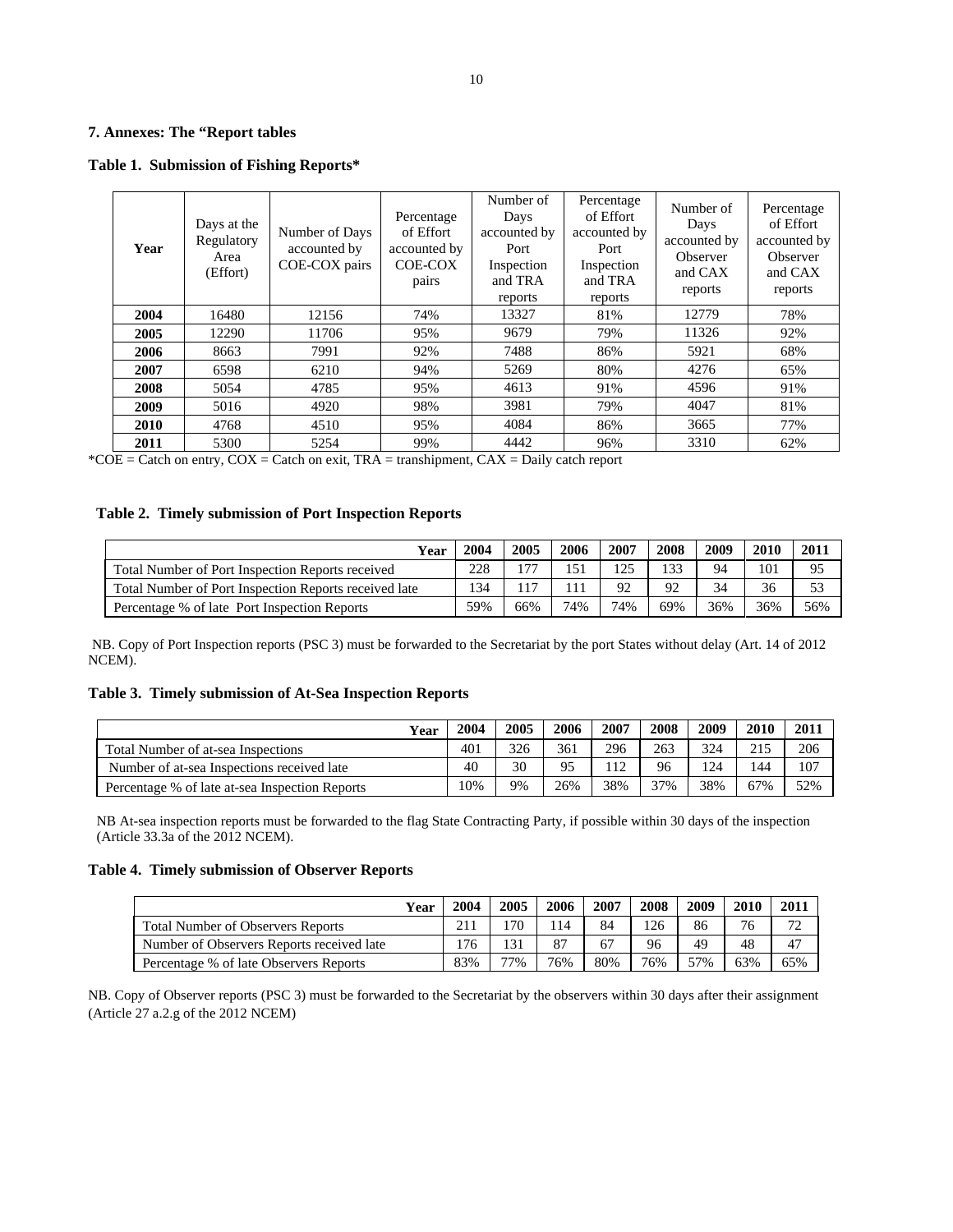| Fisheries*                                          | GRO            | <b>PRA</b>     | <b>REB</b> | <b>Total</b>             |
|-----------------------------------------------------|----------------|----------------|------------|--------------------------|
| Number of vessels                                   | 63             | 33             | 48         | $134**$                  |
| Days Present in NRA                                 | 9966           | 5100           | 1414       | 16480                    |
| Number of at-sea inspections                        | 328            | 73             | $\Omega$   | 401                      |
| Number of at-sea inspection report containing       |                |                |            |                          |
| citation of one or more AIs                         | 13             | 2              | $\Omega$   | 15                       |
| Number of vessels cited with AIs at sea             | 10             | $\mathfrak{D}$ | 0          | 12                       |
| AIs issued by category - from at-sea inspections*** |                |                |            |                          |
| Greenland halibut measures                          | 0              | $\theta$       | $\theta$   | $\theta$                 |
| Mis-recording of catches -stowage                   | $\Omega$       | 0              | 0          | 0                        |
| Product labeling                                    | $\theta$       |                | $\theta$   |                          |
| Vessel requirements - capacity plans                | 3              | 0              | $\theta$   | 3                        |
| <b>By-catch requirements</b>                        | 3              | $\theta$       | $\theta$   | 3                        |
| <b>Catch communication violations</b>               | 0              | 0              | $\Omega$   | 0                        |
| <b>Fishing without authorization</b>                | 0              |                | $\theta$   |                          |
| <b>Gear requirements - illegal attachments</b>      |                | $\theta$       | $\theta$   |                          |
| <b>Gear requirements - mesh size</b>                | 5              | 0              | $\Omega$   | 5                        |
| <b>Inspection protocol</b>                          | $\mathfrak{D}$ | $\theta$       | $\theta$   | $\overline{\mathcal{L}}$ |
| Mis-recording of catches - inaccurate recording     |                | 0              | $\Omega$   |                          |
| <b>Observer requirements</b>                        | 0              |                | $\theta$   |                          |
| <b>Quota requirements</b>                           |                | $\theta$       | $\theta$   |                          |
| <b>VMS</b> requirements                             | $\Omega$       | 2              | $\theta$   | $\overline{2}$           |
| <b>TOTAL</b>                                        | 16             | 5              | $\Omega$   | 21                       |

**Table 5-2004, part 1. Effort, at-sea inspections and AIs by fisheries type** 

\* GRO = groundfish primarily in Divs. 3KLMNO; PRA = shrimp fisheries in Divs. 3LM; REB = redfish in Divs. 1F2J \*\* Some vessels switched directed species within the year.

|  |  |  | Table 5-2004, part 2. Effort, port inspections and AIs by fisheries type |
|--|--|--|--------------------------------------------------------------------------|
|--|--|--|--------------------------------------------------------------------------|

| <b>FISHERIES*</b>                                    | GRO      | <b>PRA</b> | <b>REB</b> | <b>Total</b> |
|------------------------------------------------------|----------|------------|------------|--------------|
| Number of vessels                                    | 63       | 33         | 48         | $134**$      |
| Days Present in NRA                                  | 9966     | 5100       | 1414       | 16480        |
| Number of port inspections                           | 85       | 138        | 5          | 228          |
| Number of port inspection report containing citation |          |            |            |              |
| of one or more AIs                                   | 9        | $\Omega$   | 0          | 9            |
| Number of vessels cited with AIs by port authorities | 9        | 0          | 0          | 9            |
| AIs issued by category - from port inspections***    |          |            |            |              |
| Greenland halibut measures                           | $\theta$ | $\Omega$   | $\Omega$   | $\Omega$     |
| Mis-recording of catches -stowage                    | $\theta$ | 0          | 0          | 0            |
| Product labeling                                     | $\theta$ | $\Omega$   | $\theta$   | 0            |
| Vessel requirements - capacity plans                 | $\theta$ | $\Omega$   | $\theta$   | 0            |
| <b>By-catch requirements</b>                         | 1        | $\Omega$   | $\theta$   |              |
| <b>Catch communication violations</b>                | $\theta$ | $\Omega$   | $\theta$   | $\Omega$     |
| <b>Fishing without authorization</b>                 |          | $\Omega$   | $\theta$   |              |
| <b>Gear requirements - illegal attachments</b>       | $\Omega$ | $\Omega$   | $\theta$   | 0            |
| Gear requirements - mesh size                        |          | $\Omega$   | $\theta$   |              |
| <b>Inspection protocol</b>                           | $\theta$ | $\Omega$   | $\theta$   | $\theta$     |
| Mis-recording of catches - inaccurate recording      | 6        | $\Omega$   | $\Omega$   | 6            |
| <b>Observer requirements</b>                         | $\theta$ | $\Omega$   | $\theta$   | $\Omega$     |
| <b>Quota requirements</b>                            | $\theta$ | $\Omega$   | $\theta$   | $\Omega$     |
| <b>VMS</b> requirements                              | $\theta$ | $\Omega$   | $\theta$   | $\Omega$     |
| <b>TOTAL</b>                                         | 9        | $\Omega$   | $\theta$   | 9            |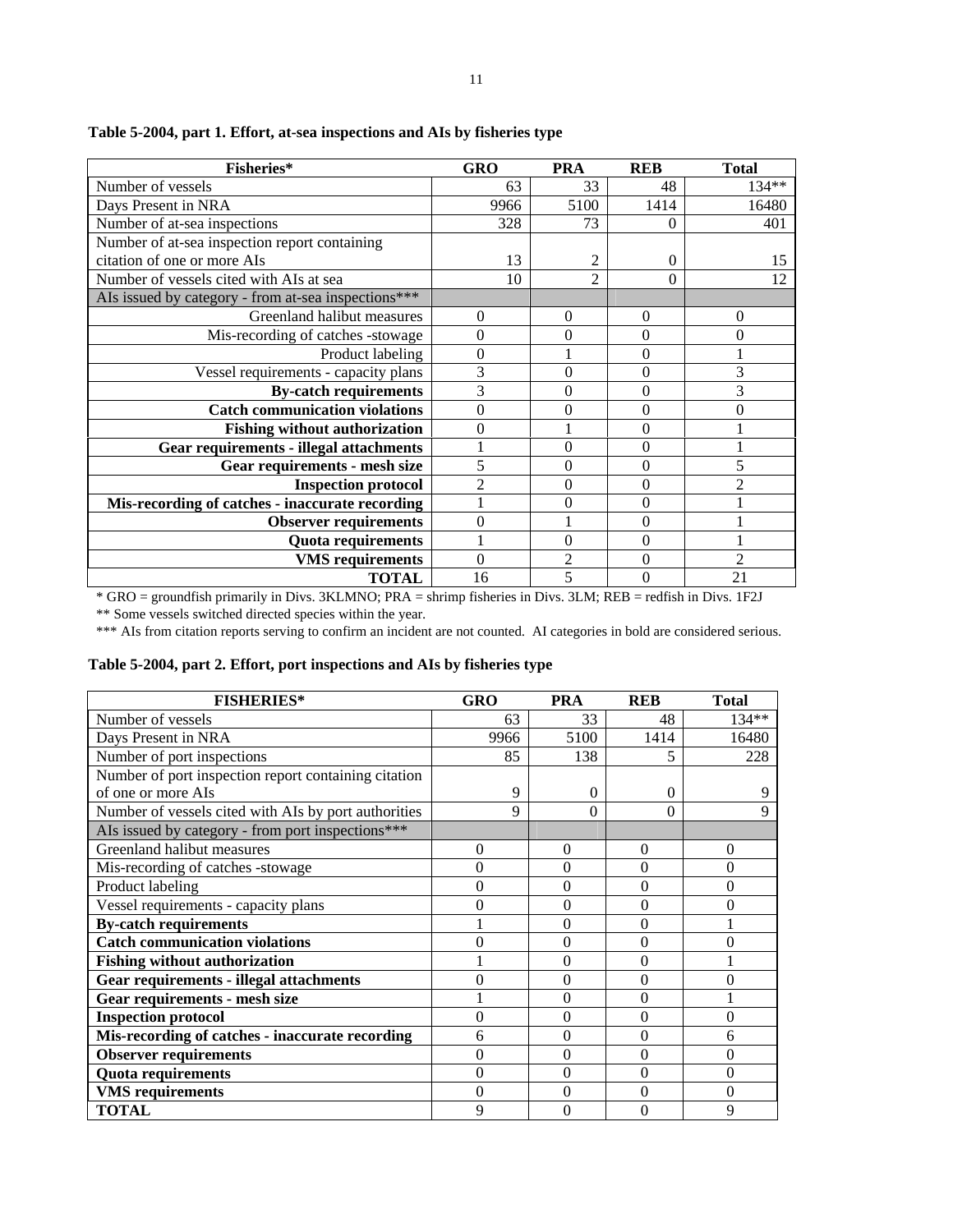| <b>FISHERIES*</b>                               | <b>GRO</b>     | <b>PRA</b> | <b>REB</b> | <b>Total</b>   |
|-------------------------------------------------|----------------|------------|------------|----------------|
| Number of vessels                               | 50             | 27         | 53         | $116**$        |
| Days Present in NRA                             | 6948           | 3558       | 1784       | 12290          |
| Number of at-sea inspections                    | 270            | 55         |            | 326            |
| Number of at-sea inspection report containing   |                |            |            |                |
| citation of one or more AIs                     | 16             | 4          | $\Omega$   | 20             |
| Number of vessels cited with AIs at sea         | 14             | 3          | $\theta$   | 17             |
| AIs issued by category - from at-sea            |                |            |            |                |
| inspections***                                  |                |            |            |                |
| Greenland halibut measures                      | $\theta$       | $\Omega$   | $\Omega$   | $\mathbf{0}$   |
| Mis-recording of catches -stowage               | 5              | $\theta$   | $\Omega$   | 5              |
| Product labeling                                | $\overline{2}$ | 1          | $\Omega$   | 3              |
| Vessel requirements - capacity plans            | $\overline{2}$ | $\theta$   | $\Omega$   | $\overline{2}$ |
| <b>By-catch requirements</b>                    | $\overline{2}$ | $\theta$   | $\theta$   | $\overline{2}$ |
| <b>Catch communication violations</b>           | $\theta$       | $\theta$   | $\theta$   | $\theta$       |
| <b>Fishing without authorization</b>            | $\theta$       |            | $\theta$   |                |
| <b>Gear requirements - illegal attachments</b>  | $\overline{2}$ |            | $\theta$   | 3              |
| <b>Gear requirements - mesh size</b>            | 3              | $\theta$   | $\Omega$   | 3              |
| <b>Inspection protocol</b>                      | 3              |            | $\theta$   | 4              |
| Mis-recording of catches - inaccurate recording | 5              |            | $\Omega$   | 6              |
| <b>Observer requirements</b>                    | $\Omega$       |            | $\Omega$   |                |
| <b>Quota requirements</b>                       | 0              | $\theta$   | $\Omega$   | $\theta$       |
| <b>VMS</b> requirements                         | 0              |            | $\theta$   |                |
| <b>TOTAL</b>                                    | 24             | 7          | $\theta$   | 31             |

# **Table 5-2005, part 1. Effort, at-sea inspections and AIs by fisheries type**

\* GRO = groundfish primarily in Divs. 3KLMNO; PRA = shrimp fisheries in Divs. 3LM; REB = redfish in Divs. 1F2J

\*\* Some vessels switched directed species within the year.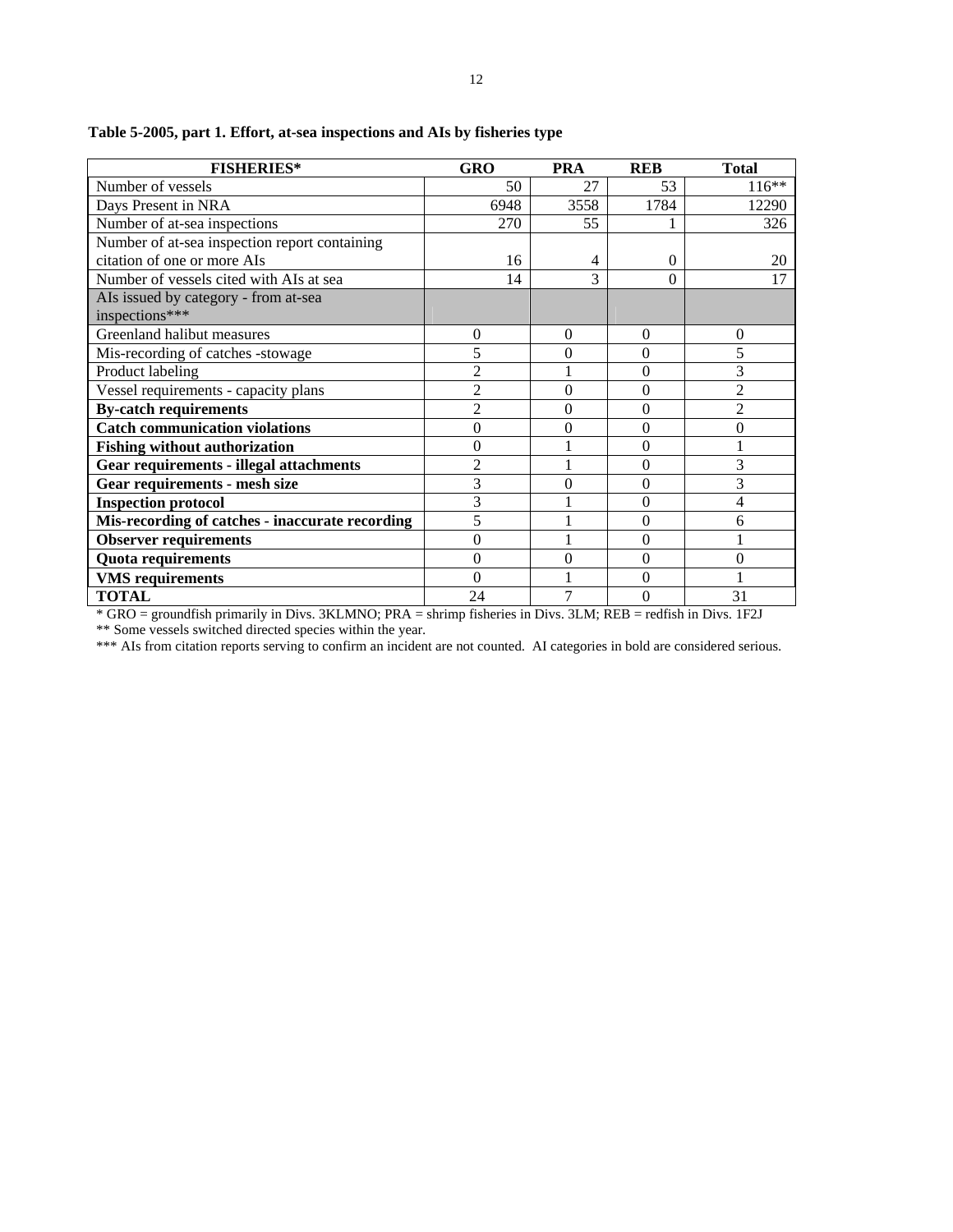| <b>FISHERIES*</b>                                 | <b>GRO</b>       | <b>PRA</b> | <b>REB</b>       | <b>Total</b> |
|---------------------------------------------------|------------------|------------|------------------|--------------|
| Number of vessels                                 | 50               | 27         | 53               | $116**$      |
| Days Present in NRA                               | 6948             | 3558       | 1784             | 12290        |
| Number of port inspections                        | 80               | 87         | 10               | 177          |
| Number of port inspection report containing       |                  |            |                  |              |
| citation of one or more AIs                       | 6                | 0          | $\Omega$         | 6            |
| Number of vessels cited with AIs by port          |                  |            |                  |              |
| authorities                                       | 6                | 0          | $\Omega$         | 6            |
| AIs issued by category - from port inspections*** |                  |            |                  |              |
| Greenland halibut measures                        | $\theta$         | $\Omega$   | 0                | 0            |
| Mis-recording of catches -stowage                 | $\theta$         | $\Omega$   | $\theta$         | 0            |
| Product labeling                                  | $\theta$         | $\theta$   | $\theta$         | $\theta$     |
| Vessel requirements - capacity plans              | $\theta$         | $\Omega$   | $\theta$         | $\theta$     |
| <b>By-catch requirements</b>                      | 3                | $\Omega$   | $\theta$         | 3            |
| <b>Catch communication violations</b>             | $\theta$         | $\Omega$   | $\theta$         | $\theta$     |
| <b>Fishing without authorization</b>              | $\theta$         | $\Omega$   | $\theta$         | $\theta$     |
| <b>Gear requirements - illegal attachments</b>    | $\boldsymbol{0}$ | $\Omega$   | $\theta$         | $\theta$     |
| <b>Gear requirements - mesh size</b>              |                  | $\theta$   | $\theta$         |              |
| <b>Inspection protocol</b>                        |                  | $\theta$   | $\theta$         |              |
| Mis-recording of catches - inaccurate recording   |                  | $\Omega$   | $\boldsymbol{0}$ |              |
| <b>Observer requirements</b>                      | $\theta$         | $\Omega$   | $\theta$         | $\theta$     |
| <b>Quota requirements</b>                         | $\theta$         | $\Omega$   | $\theta$         | 0            |
| <b>VMS</b> requirements                           | $\boldsymbol{0}$ | $\Omega$   | $\boldsymbol{0}$ | $\theta$     |
| TOTAL                                             | 6                | $\Omega$   | 0                | 6            |

**Table 5-2005, part 2. Effort, port inspections and AIs by fisheries type**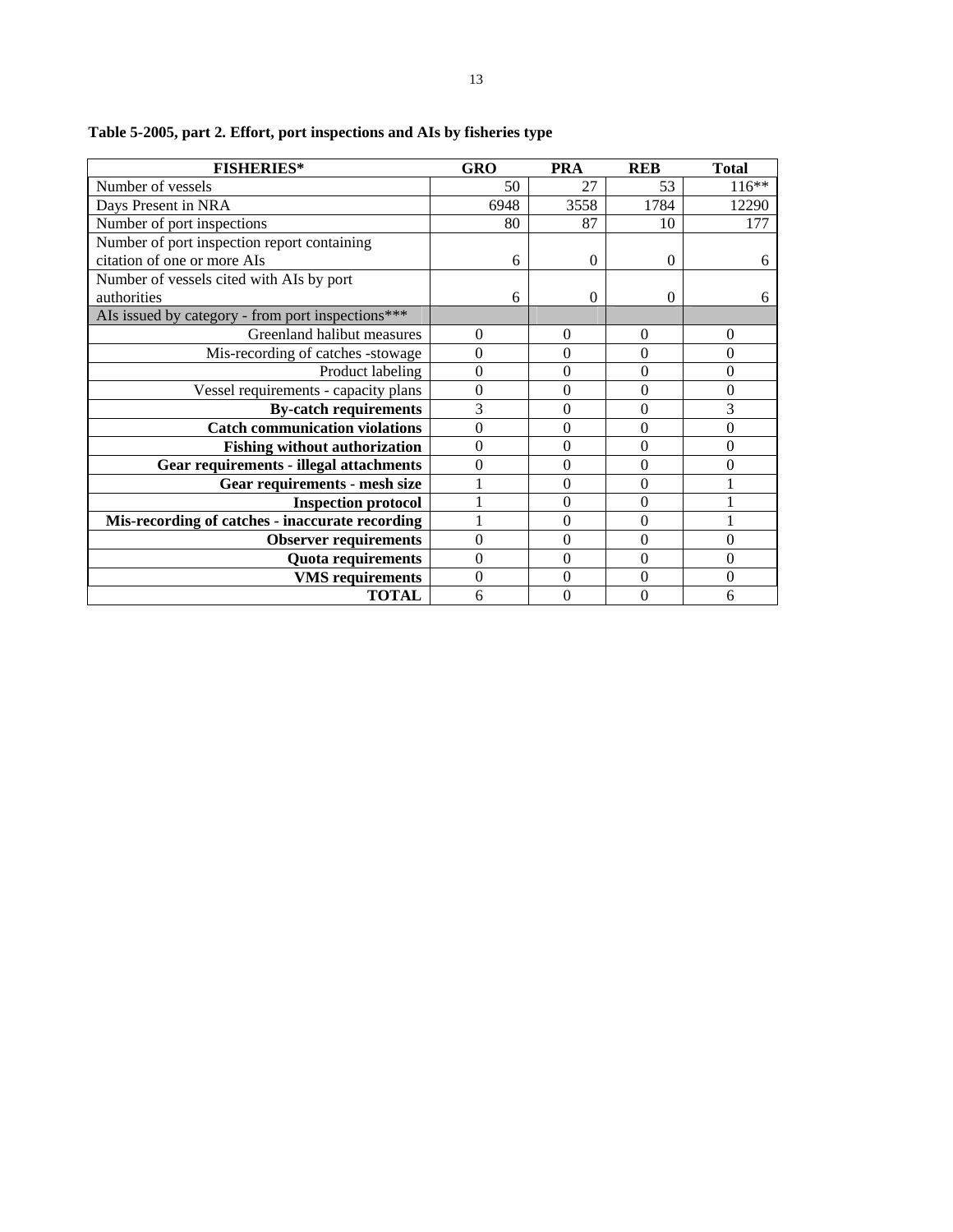| <b>FISHERIES*</b>                                      | <b>GRO</b>     | <b>PRA</b>     | <b>REB</b>     | <b>Total</b>   |
|--------------------------------------------------------|----------------|----------------|----------------|----------------|
| Number of vessels                                      | 45             | 21             | 42             | $92**$         |
| Days Present in NRA                                    | 5908           | 1776           | 979            | 8663           |
| Number of at-sea inspections                           | 277            | 76             | 8              | 361            |
| Number of at-sea inspection report containing citation |                |                |                |                |
| of one or more AIs                                     | 11             | 5              | 2              | 18             |
| Number of vessels cited with AIs at sea                | 10             | 4              | $\mathfrak{D}$ | 16             |
| AIs issued by category - from at-sea inspections***    |                |                |                |                |
| Greenland halibut measures                             | $\overline{0}$ | 0              | 0              | $\theta$       |
| Mis-recording of catches -stowage                      | 5              |                | 0              | 6              |
| Product labeling                                       |                | $\overline{2}$ | $\theta$       | 3              |
| Vessel requirements - capacity plans                   |                | $\mathbf{0}$   | $\overline{0}$ |                |
| <b>By-catch requirements</b>                           | $\overline{2}$ | $\theta$       | $\theta$       | $\overline{2}$ |
| <b>Catch communication violations</b>                  | $\overline{0}$ | $\theta$       | $\theta$       | $\theta$       |
| <b>Fishing without authorization</b>                   | $\overline{0}$ | 0              | 0              | $\overline{0}$ |
| <b>Gear requirements - illegal attachments</b>         | $\overline{2}$ | $\overline{2}$ |                | 5              |
| <b>Gear requirements - mesh size</b>                   | $\overline{0}$ | $\theta$       |                |                |
| <b>Inspection protocol</b>                             | $\theta$       | 1              | $\theta$       |                |
| Mis-recording of catches - inaccurate recording        | 4              | $\theta$       | $\overline{0}$ | 4              |
| <b>Observer requirements</b>                           | $\overline{0}$ | $\theta$       | $\theta$       | $\theta$       |
| <b>Quota requirements</b>                              | $\theta$       | $\theta$       | $\theta$       | $\theta$       |
| <b>VMS</b> requirements                                | 0              | $\theta$       | $\theta$       | $\Omega$       |
| <b>TOTAL</b>                                           | 15             | 6              | 2              | 23             |

**Table 5-2006, part 1. Effort, at-sea inspections and AIs by fisheries type** 

\*\* Some vessels switched directed species within the year.

\*\*\* AIs from citation reports serving to confirm an incident are not counted. AI categories in bold are considered serious.

# **Table 5-2006, part 2. Effort, port inspections and AIs by fisheries type**

| <b>FISHERIES*</b>                                       | <b>GRO</b>     | <b>PRA</b> | <b>REB</b>     | <b>Total</b>   |
|---------------------------------------------------------|----------------|------------|----------------|----------------|
| Number of vessels                                       | 45             | 21         | 42             | $92**$         |
| Days Present in NRA                                     | 5908           | 1776       | 979            | 8663           |
| Number of port inspections                              | 76             | 56         | 19             | 151            |
| Number of port inspection report containing citation of |                |            |                |                |
| one or more AIs                                         | 10             | $\theta$   | $\Omega$       | 10             |
| Number of vessels cited with AIs by port authorities    | 10             | $\Omega$   | 0              | 10             |
| AIs issued by category - from port inspections***       |                |            |                |                |
| Greenland halibut measures                              | $\theta$       | $\theta$   | $\overline{0}$ | 0              |
| Mis-recording of catches -stowage                       | 0              | $\Omega$   | $\Omega$       | $\Omega$       |
| Product labeling                                        | 4              | $\theta$   | $\theta$       | 4              |
| Vessel requirements - capacity plans                    | $\theta$       | 0          | $\theta$       | $\theta$       |
| <b>By-catch requirements</b>                            | $\mathfrak{D}$ | $\theta$   | $\theta$       | $\mathfrak{D}$ |
| <b>Catch communication violations</b>                   |                | $\Omega$   | $\theta$       |                |
| <b>Fishing without authorization</b>                    | 0              | $\theta$   | $\theta$       | $\theta$       |
| <b>Gear requirements - illegal attachments</b>          | $\theta$       | $\theta$   | $\theta$       | $\Omega$       |
| Gear requirements - mesh size                           | 0              | $\theta$   | $\theta$       | 0              |
| <b>Inspection protocol</b>                              | 0              | $\Omega$   | $\Omega$       | 0              |
| Mis-recording of catches - inaccurate recording         | 6              | $\theta$   | $\theta$       | 6              |
| <b>Observer requirements</b>                            | 0              | 0          | $\theta$       | $\theta$       |
| Quota requirements                                      |                | 0          | $\theta$       |                |
| <b>VMS</b> requirements                                 | $\theta$       | $\theta$   | $\theta$       | $\Omega$       |
| <b>TOTAL</b>                                            | 14             | $\theta$   | $\theta$       | 14             |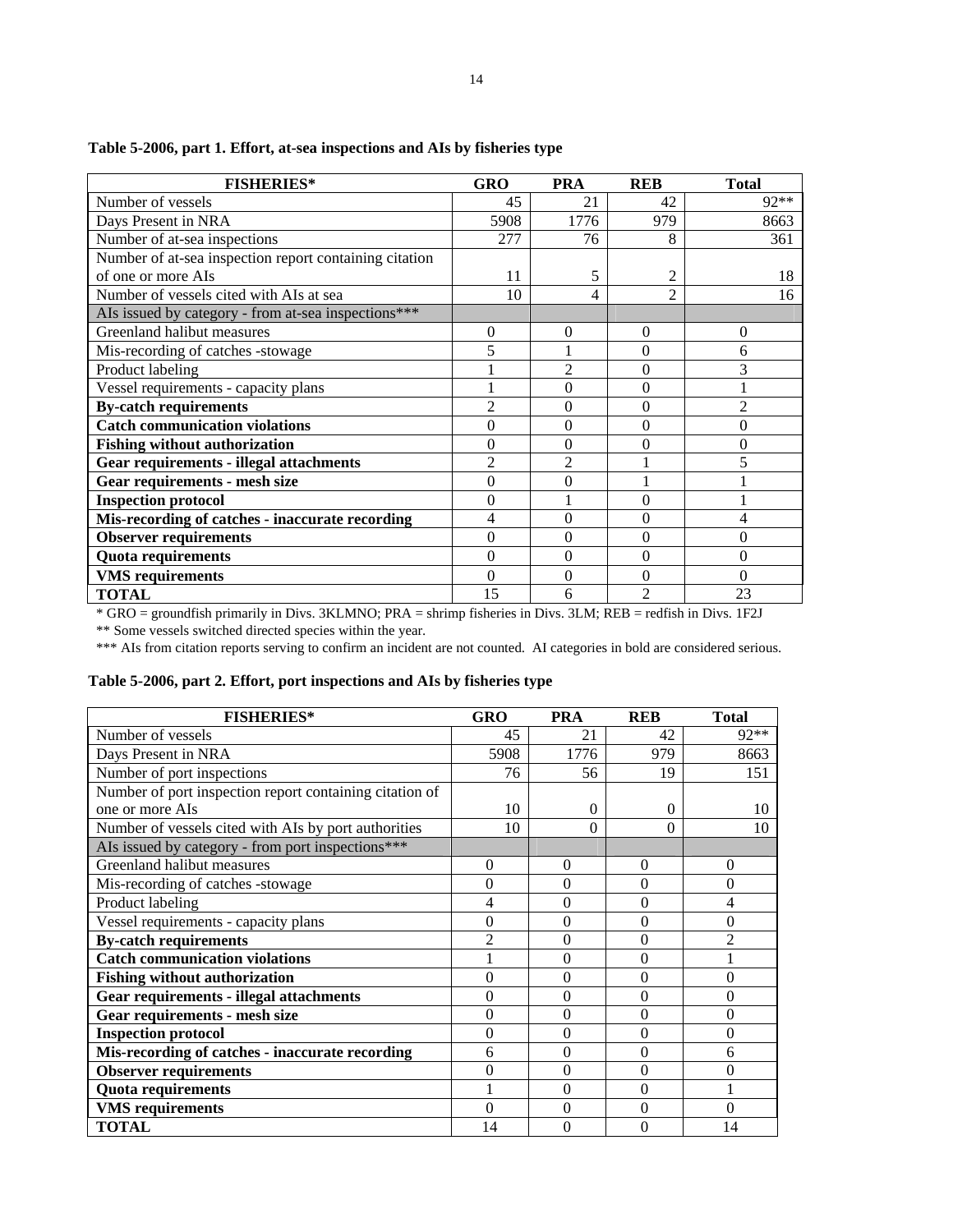| <b>FISHERIES*</b>                                      | <b>GRO</b>       | <b>PRA</b> | <b>REB</b> | <b>Total</b>   |
|--------------------------------------------------------|------------------|------------|------------|----------------|
| Number of vessels                                      | 45               | 14         | 20         | $76***$        |
| Days Present in NRA                                    | 4158             | 1948       | 488        | 6594           |
| Number of at-sea inspections                           | 202              | 81         | 11         | 294            |
| Number of at-sea inspection report containing citation |                  |            |            |                |
| of one or more AIs                                     | 4                | 5          | 4          | 13             |
| Number of vessels cited with AIs at sea                | 4                | 5          | 4          | 13             |
| AIs issued by category - from at-sea inspections***    |                  |            |            |                |
| Greenland halibut measures                             | $\theta$         | $\theta$   | $\theta$   | 0              |
| Mis-recording of catches -stowage                      | 3                |            | $\Omega$   | 4              |
| Product labeling                                       | $\theta$         |            | $\Omega$   |                |
| Vessel requirements - capacity plans                   | $\theta$         | 2          | 4          | 6              |
| <b>By-catch requirements</b>                           | $\theta$         | $\theta$   | $\theta$   | 0              |
| <b>Catch communication violations</b>                  | $\boldsymbol{0}$ | 0          | $\Omega$   | $\Omega$       |
| <b>Fishing without authorization</b>                   | $\theta$         | $\theta$   | $\theta$   | $\Omega$       |
| <b>Gear requirements - illegal attachments</b>         | $\theta$         |            |            | $\overline{c}$ |
| <b>Gear requirements - mesh size</b>                   | $\theta$         | 0          | $\Omega$   | $\theta$       |
| <b>Inspection protocol</b>                             | $\theta$         | 0          | $\Omega$   | 0              |
| Mis-recording of catches - inaccurate recording        | $\overline{2}$   | 0          | $\Omega$   | 2              |
| <b>Observer requirements</b>                           | $\overline{0}$   | $\theta$   | $\theta$   | $\theta$       |
| <b>Quota requirements</b>                              | $\theta$         | $\theta$   | $\theta$   | $\theta$       |
| <b>VMS</b> requirements                                | $\overline{0}$   | $\theta$   | $\Omega$   | $\Omega$       |
| <b>TOTAL</b>                                           | 5                | 5          |            | 15             |

**Table 5-2007, part 1. Effort, at-sea inspections and AIs by fisheries type** 

\*\* Some vessels switched directed species within the year.

\*\*\* AIs from citation reports serving to confirm an incident are not counted. AI categories in bold are considered serious.

# **Table 5-2007, part 2. Effort, port inspections and AIs by fisheries type**

| <b>FISHERIES*</b>                                       | <b>GRO</b>     | <b>PRA</b> | <b>REB</b>   | <b>Total</b>   |
|---------------------------------------------------------|----------------|------------|--------------|----------------|
| Number of vessels                                       | 45             | 14         | 20           | $76***$        |
| Days Present in NRA                                     | 4158           | 1948       | 488          | 6594           |
| Number of port inspections                              | 67             | 51         |              | 125            |
| Number of port inspection report containing citation of |                |            |              |                |
| one or more AIs                                         | 19             | $\Omega$   | $\Omega$     | 19             |
| Number of vessels cited with AIs by port authorities    | 16             | 0          | 0            | 16             |
| AIs issued by category - from port inspections***       |                |            |              |                |
| Greenland halibut measures                              |                | $\Omega$   | $\theta$     |                |
| Mis-recording of catches -stowage                       | 0              | $\Omega$   | $\theta$     | $\theta$       |
| Product labeling                                        | 3              | $\Omega$   | $\theta$     | 3              |
| Vessel requirements - capacity plans                    | $\theta$       | $\Omega$   | $\mathbf{0}$ | $\overline{0}$ |
| <b>By-catch requirements</b>                            | 3              | $\theta$   | $\theta$     | 3              |
| <b>Catch communication violations</b>                   | 4              | $\Omega$   | $\theta$     | 4              |
| <b>Fishing without authorization</b>                    | $\overline{0}$ | $\Omega$   | $\theta$     | $\overline{0}$ |
| <b>Gear requirements - illegal attachments</b>          | $\theta$       | $\Omega$   | $\theta$     | $\theta$       |
| Gear requirements - mesh size                           | $\theta$       | $\Omega$   | $\mathbf{0}$ | $\theta$       |
| <b>Inspection protocol</b>                              | $\Omega$       | $\Omega$   | $\theta$     | $\Omega$       |
| Mis-recording of catches - inaccurate recording         | 16             | $\Omega$   | $\theta$     | 16             |
| <b>Observer requirements</b>                            | $\theta$       | $\Omega$   | $\theta$     | $\theta$       |
| <b>Quota requirements</b>                               | $\theta$       | $\Omega$   | $\theta$     | $\theta$       |
| <b>VMS</b> requirements                                 | $\theta$       | $\Omega$   | $\theta$     | $\theta$       |
| <b>TOTAL</b>                                            | 27             | $\Omega$   | $\theta$     | 27             |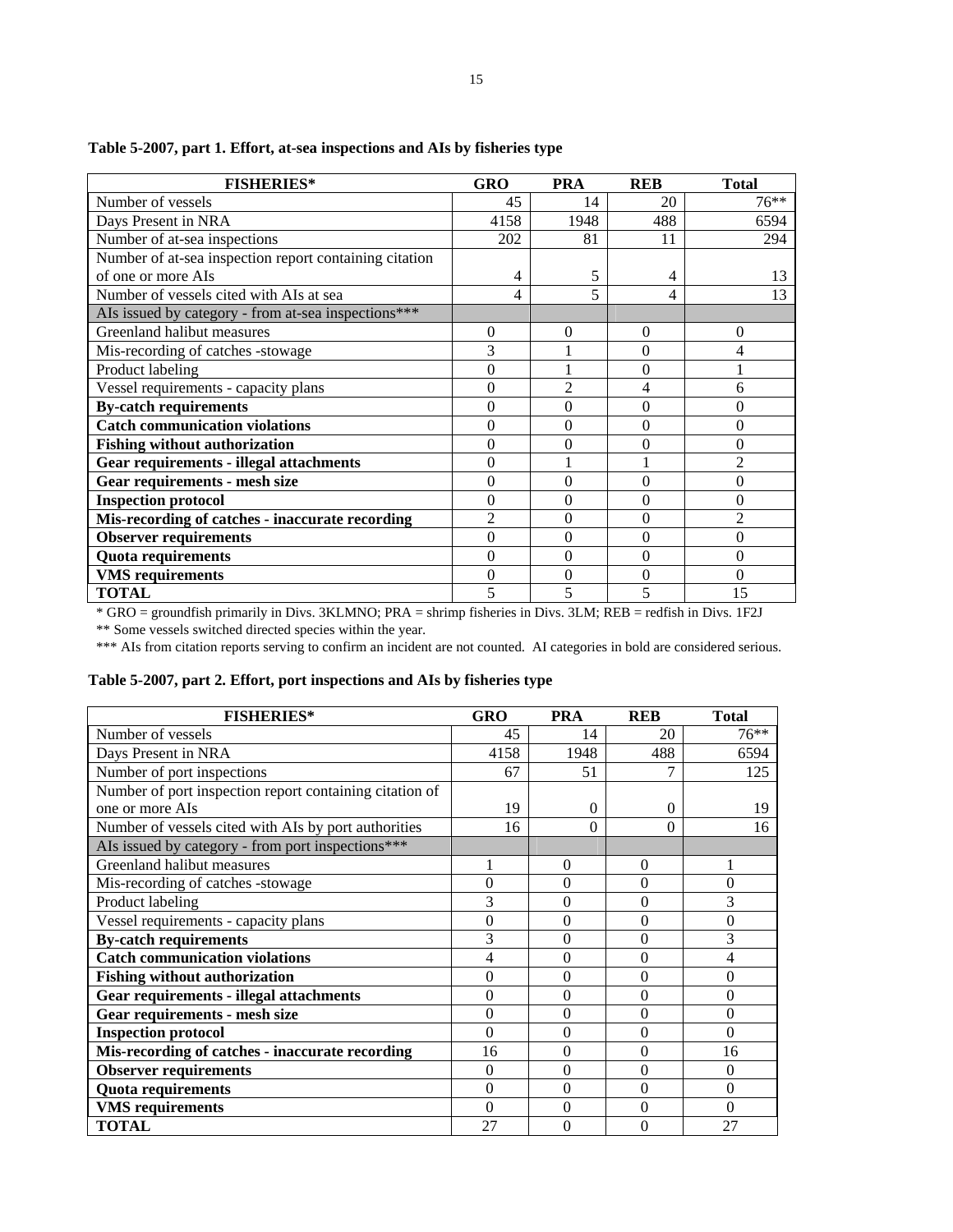| <b>FISHERIES*</b>                                      | <b>GRO</b>     | <b>PRA</b> | <b>REB</b> | <b>Total</b>   |
|--------------------------------------------------------|----------------|------------|------------|----------------|
| Number of vessels                                      | 38             | 13         | 10         | $60**$         |
| Days Present in NRA                                    | 3302           | 1551       | 201        | 5054           |
| Number of at-sea inspections                           | 176            | 62         |            | 245            |
| Number of at-sea inspection report containing citation |                |            |            |                |
| of one or more AIs                                     | 2              | 3          | $\theta$   | 5              |
| Number of vessels cited with AIs at sea                | $\overline{2}$ | 3          | 0          | 5              |
| AIs issued by category - from at-sea inspections***    |                |            |            |                |
| Greenland halibut measures                             |                |            |            | 0              |
| Mis-recording of catches -stowage                      |                |            |            | $\mathfrak{D}$ |
| Product labeling                                       |                |            |            |                |
| Vessel requirements - capacity plans                   |                | 3          |            | 3              |
| <b>By-catch requirements</b>                           |                |            |            |                |
| <b>Catch communication violations</b>                  |                |            |            | 0              |
| <b>Fishing without authorization</b>                   |                |            |            | 0              |
| <b>Gear requirements - illegal attachments</b>         |                |            |            | $\overline{0}$ |
| Gear requirements - mesh size                          |                |            |            | 0              |
| <b>Inspection protocol</b>                             |                |            |            | $\theta$       |
| Mis-recording of catches - inaccurate recording        |                |            |            | 0              |
| <b>Observer requirements</b>                           |                |            |            | 0              |
| Quota requirements                                     |                |            |            | $\theta$       |
| <b>VMS</b> requirements                                |                |            |            | 0              |
| <b>TOTAL</b>                                           | 3              | 4          | $\Omega$   |                |

**Table 5-2008, part 1. Effort, at-sea inspections and AIs by fisheries type** 

\* GRO = groundfish primarily in Divs. 3KLMNO; PRA = shrimp fisheries in Divs. 3LM; REB = redfish in Divs. 1F2J \*\* Some vessels switched directed species within the year.

| Table 5-2008, part 2. Effort, port inspections and AIs by fisheries type |  |
|--------------------------------------------------------------------------|--|
|--------------------------------------------------------------------------|--|

| <b>FISHERIES*</b>                                       | <b>GRO</b>     | <b>PRA</b> | <b>REB</b> | <b>Total</b>   |
|---------------------------------------------------------|----------------|------------|------------|----------------|
| Number of vessels                                       | 38             | 13         | 10         | $60**$         |
| Days Present in NRA                                     | 3302           | 1551       | 201        | 5054           |
| Number of port inspections                              | 70             | 60         | 2          | 132            |
| Number of port inspection report containing citation of |                |            |            |                |
| one or more AIs                                         | 3              | 0          | $\Omega$   | 3              |
| Number of vessels cited with AIs by port authorities    | 2              |            |            |                |
| AIs issued by category - from port inspections***       |                |            |            |                |
| Greenland halibut measures                              |                |            |            | $\theta$       |
| Mis-recording of catches -stowage                       |                |            |            | 0              |
| Product labeling                                        | 1              |            |            |                |
| Vessel requirements - capacity plans                    |                |            |            | $\theta$       |
| <b>By-catch requirements</b>                            |                |            |            | 0              |
| <b>Catch communication violations</b>                   |                |            |            | 0              |
| <b>Fishing without authorization</b>                    |                |            |            | 0              |
| <b>Gear requirements - illegal attachments</b>          |                |            |            | 0              |
| Gear requirements - mesh size                           |                |            |            | 0              |
| <b>Inspection protocol</b>                              |                |            |            | 0              |
| Mis-recording of catches - inaccurate recording         | $\mathfrak{D}$ |            |            | $\overline{2}$ |
| <b>Observer requirements</b>                            |                |            |            | 0              |
| Quota requirements                                      |                |            |            | $\theta$       |
| <b>VMS</b> requirements                                 |                |            |            | 0              |
| <b>TOTAL</b>                                            | 3              | $\theta$   | $\theta$   | 3              |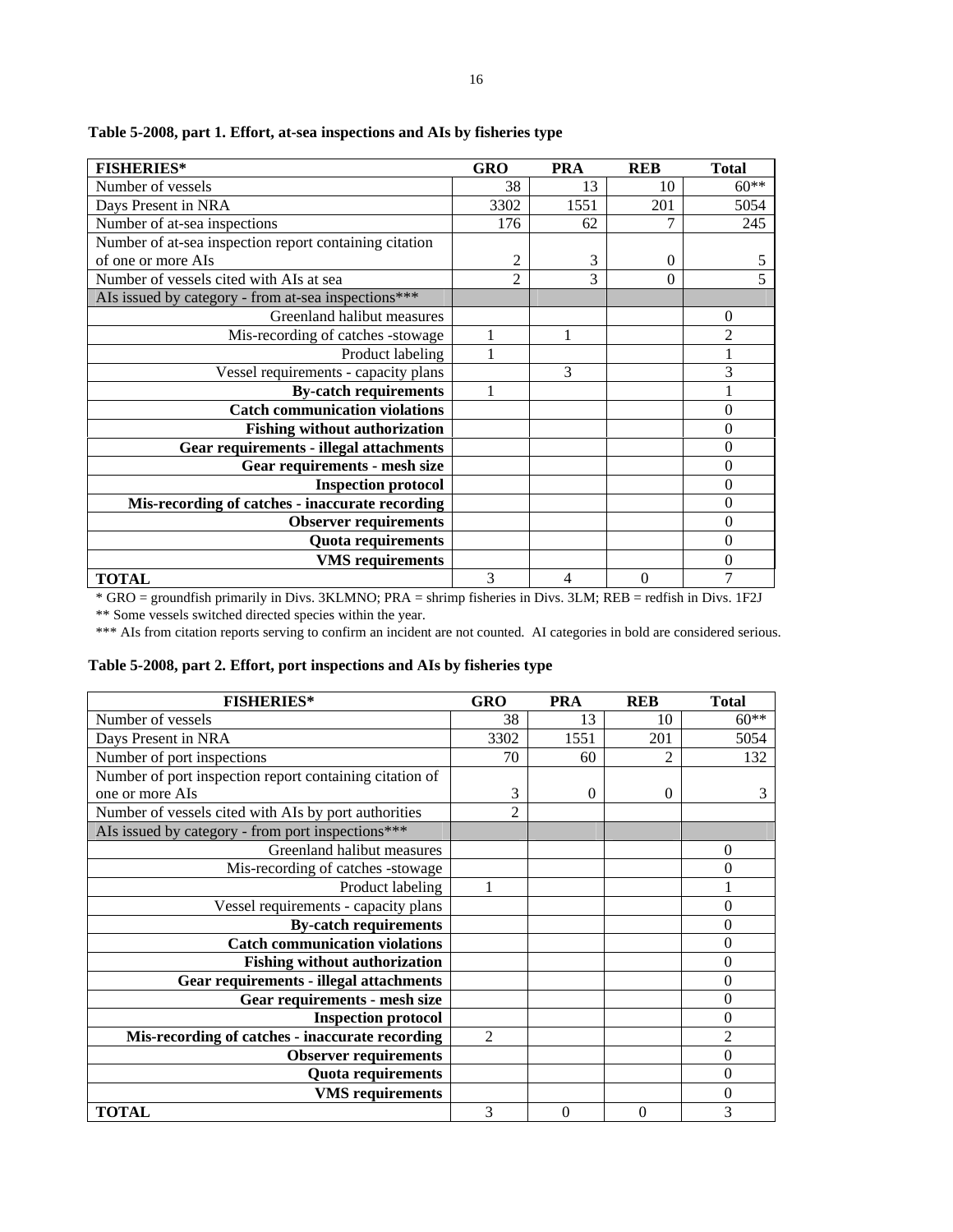| <b>FISHERIES*</b>                                      | <b>GRO</b>     | <b>PRA</b>     | <b>REB</b> | <b>Total</b> |
|--------------------------------------------------------|----------------|----------------|------------|--------------|
| Number of vessels                                      | 41             | 20             |            | $51**$       |
| Days Present in NRA                                    | 4122           | 889            | 5          | 5016         |
| Number of at-sea inspections                           | 194            | 40             | $\Omega$   | 234          |
| Number of at-sea inspection report containing citation |                |                |            |              |
| of one or more AIs                                     | 8              | 4              | 0          | 12           |
| Number of vessels cited with AIs at sea                | 6              | 4              | $\Omega$   | 10           |
| AIs issued by category - from at-sea inspections***    |                |                |            |              |
| Greenland halibut measures                             |                |                |            | 0            |
| Mis-recording of catches -stowage                      | 4              |                |            | 4            |
| Product labeling                                       |                |                |            |              |
| Vessel requirements - capacity plans                   | 3              | $\overline{c}$ |            | 5            |
| <b>By-catch requirements</b>                           |                |                |            |              |
| <b>Catch communication violations</b>                  |                |                |            | 0            |
| <b>Fishing without authorization</b>                   |                |                |            | 0            |
| <b>Gear requirements - illegal attachments</b>         |                |                |            | 0            |
| Gear requirements - mesh size                          |                |                |            |              |
| <b>Inspection protocol</b>                             | $\overline{2}$ |                |            | 3            |
| Mis-recording of catches - inaccurate recording        | $\overline{2}$ |                |            | 3            |
| <b>Observer requirements</b>                           |                |                |            | 0            |
| <b>Quota requirements</b>                              |                |                |            | 0            |
| <b>VMS</b> requirements                                |                |                |            | $\Omega$     |
| <b>TOTAL</b>                                           | 14             | 4              | 0          | 18           |

**Table 5-2009, part 1. Effort, at-sea inspections and AIs by fisheries type** 

\* GRO = groundfish primarily in Divs. 3KLMNO; PRA = shrimp fisheries in Divs. 3LM; REB = redfish in Divs. 1F2J \*\* Some vessels switched directed species within the year.

|  |  |  | Table 5-2009, part 2. Effort, port inspections and AIs by fisheries type |
|--|--|--|--------------------------------------------------------------------------|
|--|--|--|--------------------------------------------------------------------------|

| <b>FISHERIES*</b>                                       | <b>GRO</b> | <b>PRA</b> | <b>REB</b>     | <b>Total</b> |
|---------------------------------------------------------|------------|------------|----------------|--------------|
| Number of vessels                                       | 41         | 20         |                | $51**$       |
| Days Present in NRA                                     | 4122       | 889        | 5              | 5016         |
| Number of port inspections                              | 73         | 21         | 0              | 94           |
| Number of port inspection report containing citation of |            |            |                |              |
| one or more AIs                                         |            | 0          | 0              |              |
| Number of vessels cited with AIs by port authorities    |            |            |                |              |
| AIs issued by category - from port inspections***       |            |            |                |              |
| Greenland halibut measures                              |            |            |                | 0            |
| Mis-recording of catches -stowage                       |            |            |                | $\theta$     |
| Product labeling                                        |            |            |                |              |
| Vessel requirements - capacity plans                    |            |            |                | 0            |
| <b>By-catch requirements</b>                            |            |            |                | 0            |
| <b>Catch communication violations</b>                   |            |            |                | 0            |
| <b>Fishing without authorization</b>                    |            |            |                | 0            |
| <b>Gear requirements - illegal attachments</b>          |            |            |                | 0            |
| Gear requirements - mesh size                           |            |            |                | 0            |
| <b>Inspection protocol</b>                              |            |            |                | 0            |
| Mis-recording of catches - inaccurate recording         |            |            |                | 0            |
| <b>Observer requirements</b>                            |            |            |                | 0            |
| Quota requirements                                      |            |            |                | 0            |
| <b>VMS</b> requirements                                 |            |            |                | 0            |
| <b>TOTAL</b>                                            |            | $\theta$   | $\overline{0}$ |              |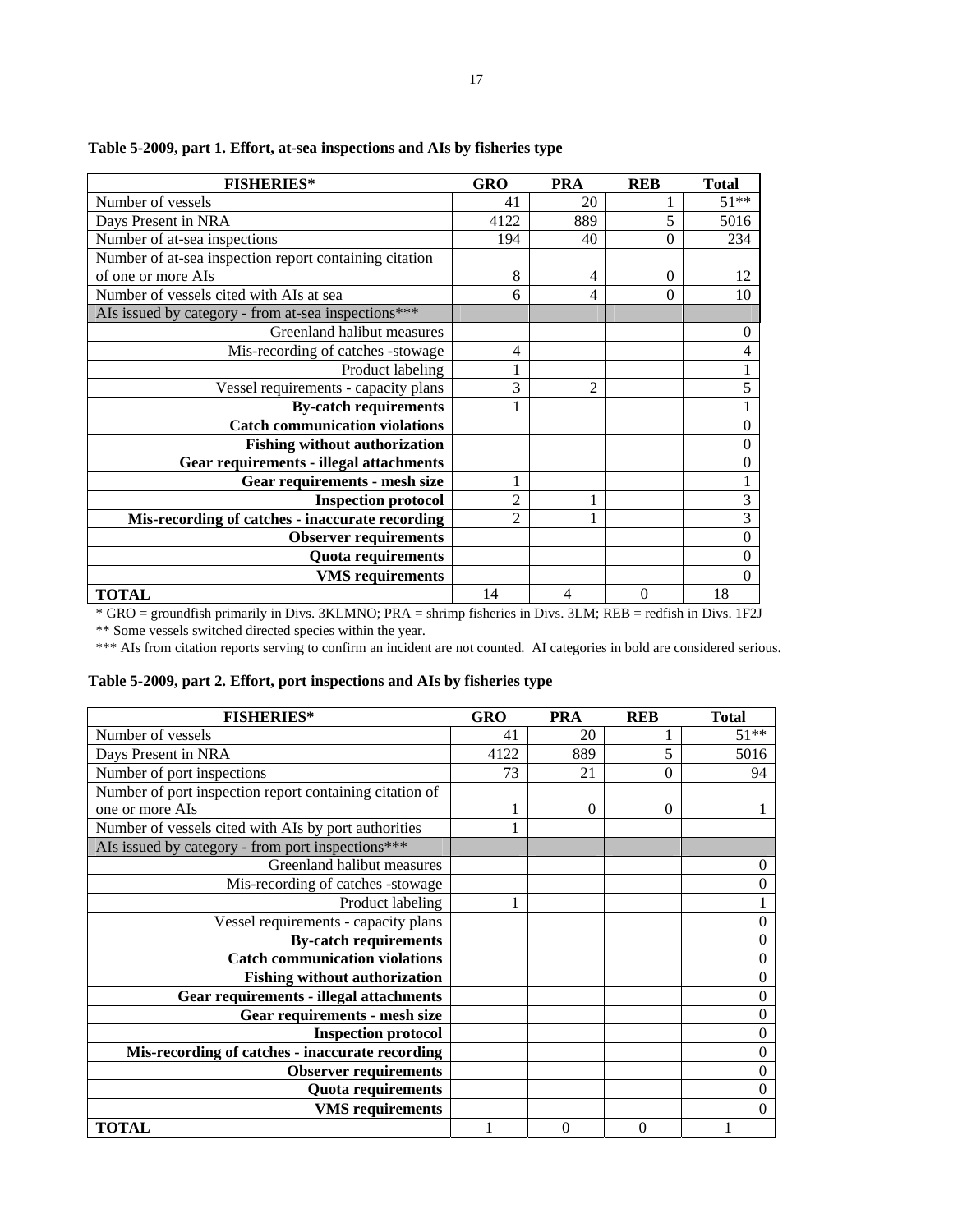| <b>FISHERIES*</b>                                                    | <b>GRO</b>         | <b>PRA</b>                | <b>REB</b>      | <b>Total</b> |
|----------------------------------------------------------------------|--------------------|---------------------------|-----------------|--------------|
| Number of vessels                                                    | 42                 | 16                        | 2               | $53**$       |
| Days Present in NRA                                                  | 4170               | 584                       | 14              | 4768         |
| Number of at-sea inspections                                         | 192                | 22                        | 0               | 214          |
| Number of at-sea inspection report containing citation of AIs        | 4                  | 3                         | 0               |              |
| Number of vessels cited with AIs at sea                              | 4                  | 2                         | 0               | 6            |
| AIs issued by category - from at-sea inspections***                  |                    |                           |                 |              |
| Greenland halibut measures                                           |                    |                           |                 |              |
| Mis-recording of catches -stowage                                    |                    |                           |                 |              |
| Product labelling                                                    |                    |                           |                 |              |
| Vessel requirements - capacity plans                                 |                    |                           |                 |              |
| <b>By-catch requirements</b>                                         |                    |                           |                 |              |
| <b>Catch communication violations</b>                                |                    |                           |                 |              |
| <b>Fishing without authorization</b>                                 |                    |                           |                 |              |
| Gear requirements - illegal attachments                              |                    |                           |                 |              |
| Gear requirements - mesh size                                        |                    |                           |                 |              |
| <b>Inspection protocol</b>                                           |                    |                           |                 |              |
| Mis-recording of catches - inaccurate recording                      |                    |                           |                 |              |
| <b>Observer requirements</b>                                         |                    |                           |                 |              |
| Quota requirements                                                   |                    |                           |                 |              |
| <b>VMS</b> requirements                                              |                    |                           |                 |              |
| <b>TOTAL</b><br>$104$ $16$<br>ATITLUMLO<br>$\sim$ $\sim$<br>$\cdots$ | 4<br>$\sim$ $\sim$ | 3<br>$\mathbf{r}$<br>27.3 | 0<br><b>DDD</b> | $102 + 102$  |

**Table 5-2010, part 1. Effort, at-sea inspections and AIs by fisheries type** 

\*\* Some vessels switched directed species within the year.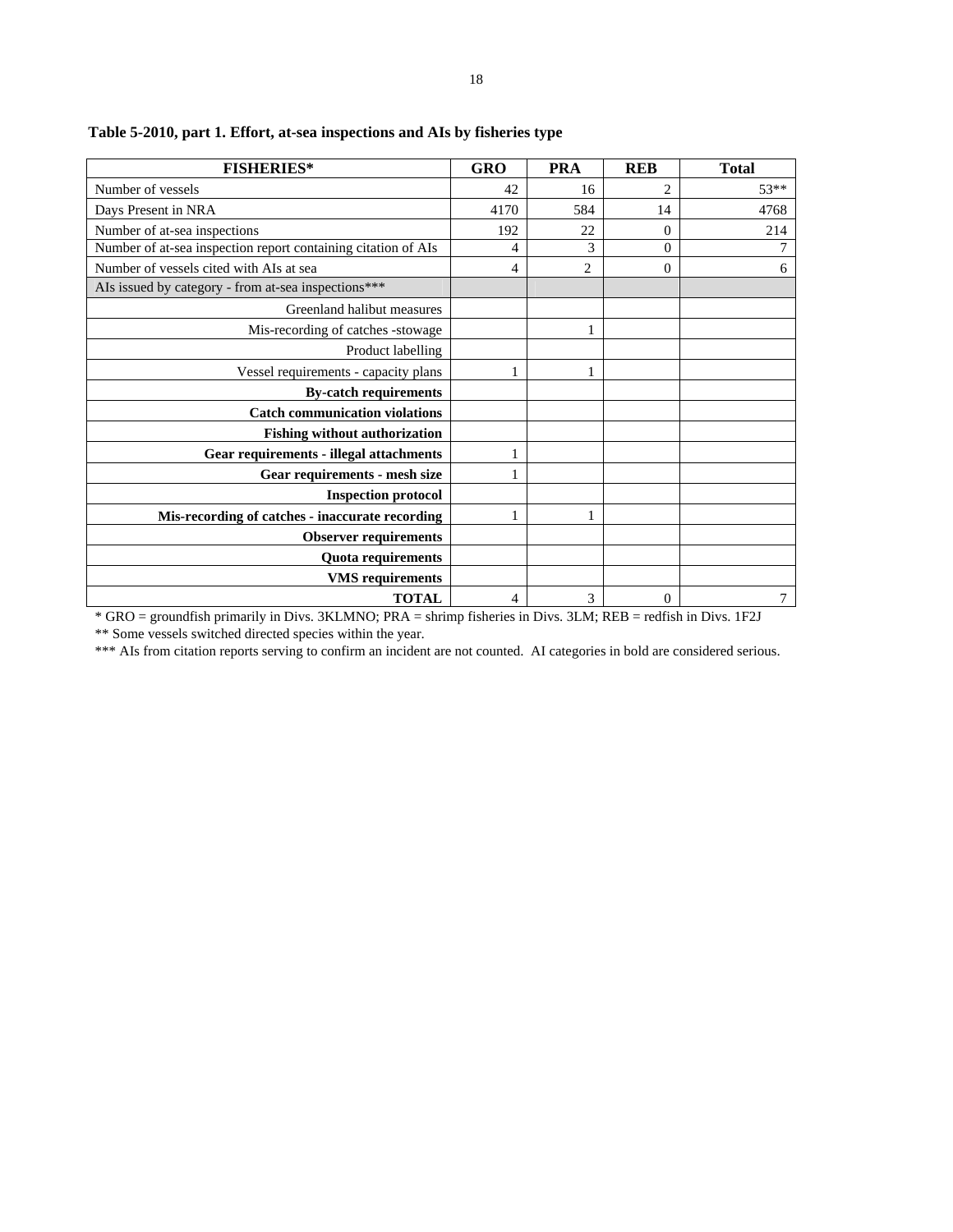| <b>FISHERIES*</b>                                           | <b>GRO</b>   | <b>PRA</b> | <b>REB</b>     | <b>Total</b>     |
|-------------------------------------------------------------|--------------|------------|----------------|------------------|
| Number of vessels                                           | 42           | 16         | $\overline{2}$ | $53**$           |
| Days Present in NRA                                         | 4170         | 584        | 14             | 4786             |
| Number of port inspections                                  | 86           | 14         | $\mathbf{0}$   | 100              |
| Number of port inspection report containing citation of AIs |              |            |                | $\boldsymbol{0}$ |
| Number of vessels cited with AIs by port authorities        |              |            |                | $\overline{0}$   |
| AIs issued by category - from port inspections***           |              |            |                |                  |
| Greenland halibut measures                                  |              |            |                |                  |
| Mis-recording of catches -stowage                           |              |            |                |                  |
| Product labelling                                           |              |            |                |                  |
| Vessel requirements - capacity plans                        |              |            |                |                  |
| <b>By-catch requirements</b>                                |              |            |                |                  |
| <b>Catch communication violations</b>                       |              |            |                |                  |
| <b>Fishing without authorization</b>                        |              |            |                |                  |
| Gear requirements - illegal attachments                     |              |            |                |                  |
| Gear requirements - mesh size                               |              |            |                |                  |
| <b>Inspection protocol</b>                                  |              |            |                |                  |
| Mis-recording of catches - inaccurate recording             |              |            |                |                  |
| <b>Observer requirements</b>                                |              |            |                |                  |
| Quota requirements                                          |              |            |                |                  |
| <b>VMS</b> requirements                                     |              |            |                |                  |
| <b>TOTAL</b>                                                | $\mathbf{0}$ | $\theta$   | $\theta$       | $\theta$         |

**Table 5-2010, part 2. Effort, port inspections and AIs by fisheries type.**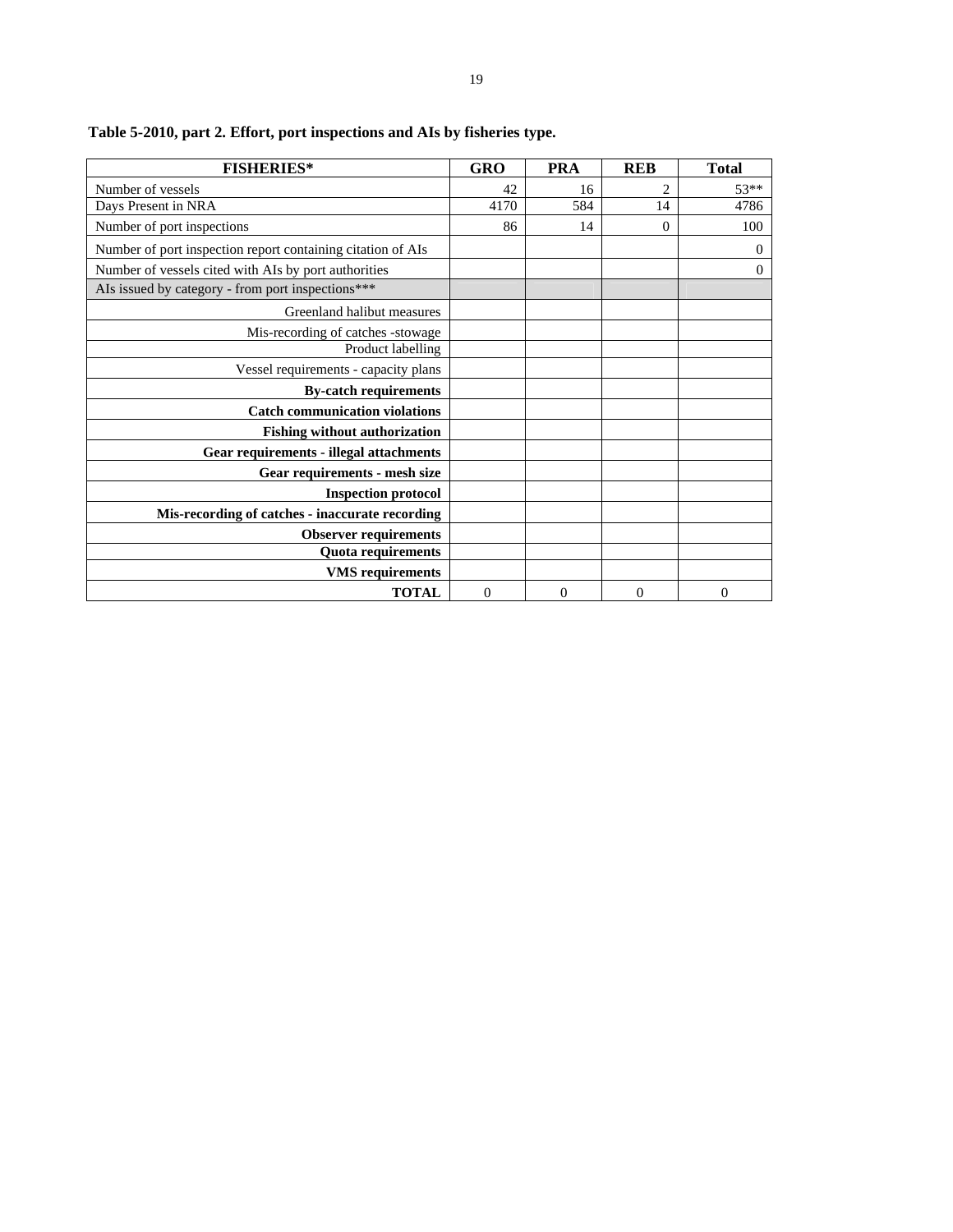| <b>FISHERIES*</b>                                             | <b>GRO</b> | <b>PRA</b> | <b>REB</b> | <b>Total</b> |
|---------------------------------------------------------------|------------|------------|------------|--------------|
| Number of vessels                                             | 47         | 8          | 2          | $56**$       |
| Days Present in NRA                                           | 4922       | 360        | 18         | 5300         |
| Number of at-sea inspections                                  | 192        | 8          | 0          | 200          |
| Number of at-sea inspection report containing citation of AIs | 7          |            | $\Omega$   | 8            |
| Number of vessels cited with AIs at sea                       | 6          |            | $\Omega$   |              |
| AIs issued by category - from at-sea inspections***           |            |            |            |              |
| Greenland halibut measures                                    |            |            |            |              |
| Mis-recording of catches -stowage                             | 4          |            |            |              |
| Product labelling                                             |            |            |            |              |
| Vessel requirements - capacity plans                          |            |            |            |              |
| <b>By-catch requirements</b>                                  |            |            |            |              |
| <b>Catch communication violations</b>                         |            |            |            |              |
| <b>Fishing without authorization</b>                          |            |            |            |              |
| Gear requirements - illegal attachments                       |            |            |            |              |
| Gear requirements - mesh size                                 | $1****$    |            |            |              |
| <b>Inspection protocol</b>                                    |            |            |            |              |
| Mis-recording of catches - inaccurate recording               |            |            |            |              |
| <b>Observer requirements</b>                                  |            |            |            |              |
| <b>Quota requirements</b>                                     |            |            |            |              |
| <b>VMS</b> requirements                                       |            |            |            |              |
| <b>TOTAL</b>                                                  | 7          |            |            | 8            |

**Table 5-2011, part 1. Effort, at-sea inspections and AIs by fisheries type** 

\*\* Some vessels switched directed species within the year.

\*\*\* AIs from citation reports serving to confirm an incident are not counted. AI categories in bold are considered serious.

\*\*\*\* Was not considered "serious" by at-sea inspectors in this case.